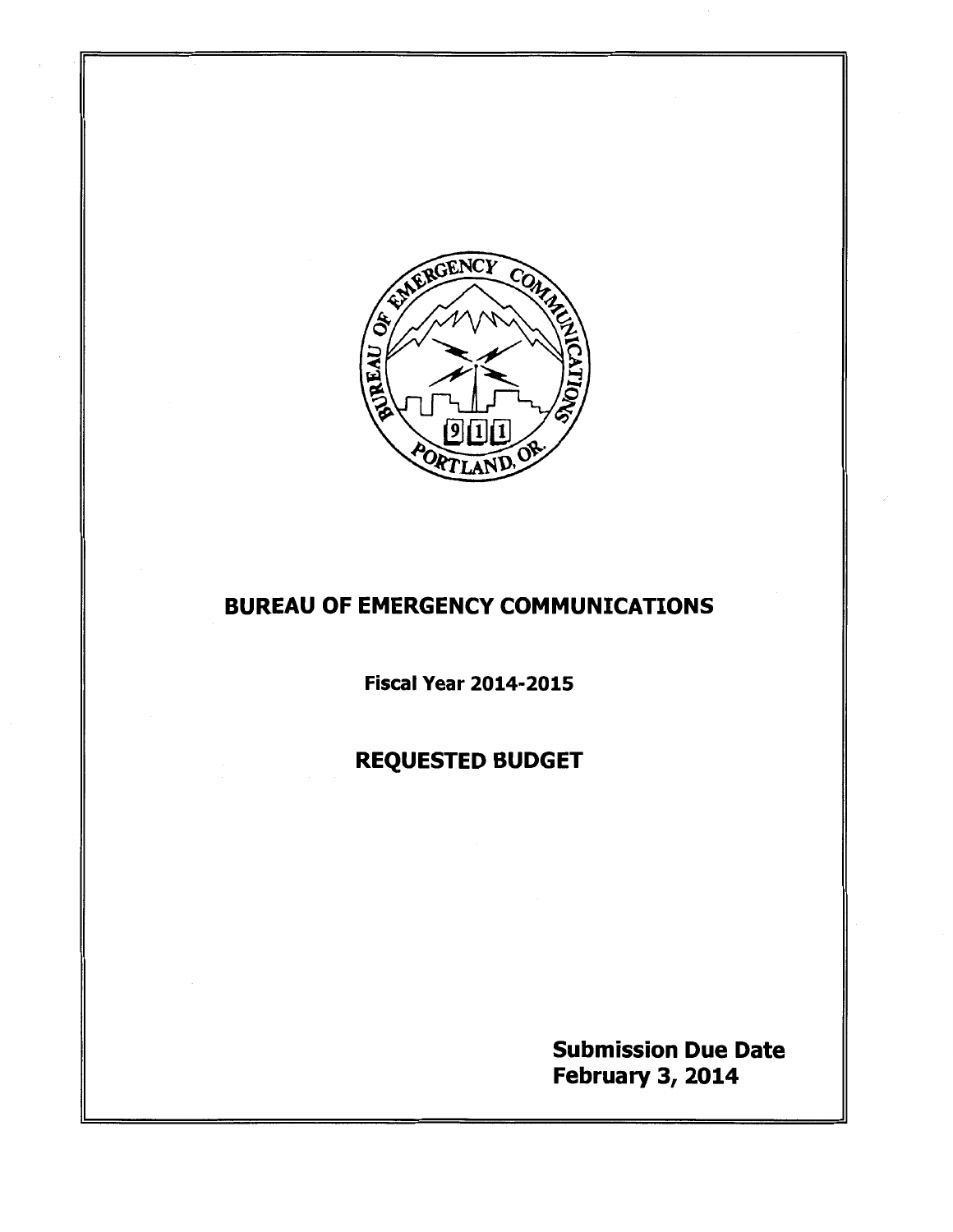

# CITY OF **PORTlAND, OREGON**

COMMISSIONER STEVE NOVICK 1221 SW 4th Ave. Suite 210 Portland, Oregon 97204 Phone: 503-823-4682 Fax: (503)-823-4019 novick@portlandoregon.gov

OFFICE OF PUBLIC SAFETY

Date: February 3, 2014

To: Mayor Charlie Hales Commissioner Nick Fish Commissioner Amanda Fritz Commissioner Dan Saltzman Auditor La Vonne Griffin-Valade

From: Commissioner Steve Novick (Tel) Vlamb

RE: Bureau of Emergency Communications FY 2014-15 Requested Budget

I respectfully submit the Bureau of Emergency Communications (BOEC) FY 2014-15 Requested Budget for your consideration. This budget has been developed as a stability budget with decision packages essential for ensuring the bureau has the resources it needs to answer 9-1-1 calls and dispatch an appropriate response.

Numbers alone illustrate that BOEC's job is immense. In 2013, BOEC answered 913,063 calls, including 395,792 9-1-1 calls. Seconds count when a crime is happening, when fire is beginning to spread, or when someone is experiencing a cardiac arrest. So, BOEC's goal is to answer 99% of 9-1-1 calls within 60 seconds, and the Bureau tracks the percentage of those calls answered within 2 seconds, 20 seconds, 60 seconds, and 120 seconds. Investing in a timely and effective 9-1-1 response is often the best way to improve total response times to these emergency incidents.

The Bureau's front line staff, generally, are fully trained and certified both as calltakers and dispatchers, and the Bureau uses a model that moves staff from one role to another throughout their shifts. When the Bureau's staffing level dips, there is a cascade of effects, including delays in answering and dispatching 9-1-1 calls, increased use of mandatory and voluntary overtime, and declining staff morale. Since new recruits require a minimum of 18 months to fully train and the nature of the work makes retaining those new recruits a challenge, it takes time for the Bureau to recover from a staffing dip.

Since BOEC has a single program in answering 9-1-1 and non-emergency calls and all of its staff are aligned toward that single goal, there simply are not opportunities for the Bureau to realign resources to better fit its goal and mission. I have worked with Director Lisa Turley to identify

 $<sup>1</sup>$  In 2011, TriData conducted a review of the City's EMS response program with a primary focus on assessing the</sup> requirements to implement smaller response vehicles within the fire department to handle the rapidly increasing number of medical incidents. The final report included a response time and reliability review of the City's fire and EMS services. The report states, "Addressing call-processing times is the most effective and cost-efficient way of reducing response times." See the full report at http://www.portlandoregon.gov/fire/article/397493.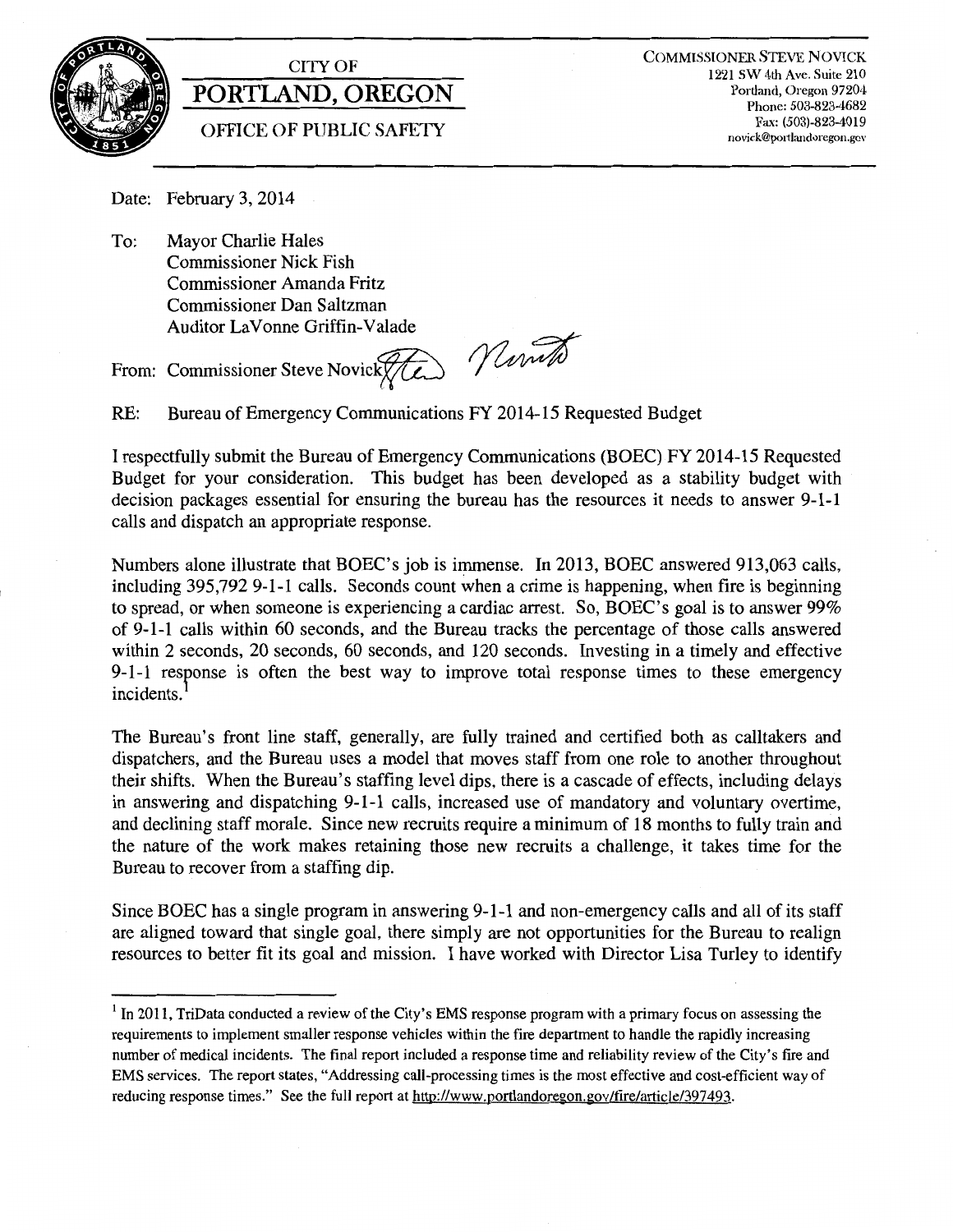efficiencies and better target resources, but, fundamentally, realignment is not an option for this Bureau.

So, how is BOEC doing, and what are the implications for this budget request?

I'm pleased to report that in 2013, the Bureau has met or exceeded its goal of answering 99% of 9-1-1 calls within 60 seconds in every month since June 2013. For the first part of 2013 (January through May), BOEC answered 98% of 9-1-1 calls within 60 seconds, short of the goal but an improvement over past years. The improvement through 2013 is due, in part, because BOEC has continued to certify new dispatchers by maintaining its schedule of academies. Because the training period lasts at least 18 months, it is important for BOEC to keep the academy schedule on track so new certified dispatchers are in the pipeline to fill vacancies when they arise.

Despite the good news in the metrics, there are signs that the Bureau faces critical needs in order to maintain the level of service it provides to our community and our emergency responders.

Staffing levels tell part of the story. Currently, the bureau has 79 certified dispatchers, 9 certified calltakers, and 16 trainees (a total of 88 certified staff). These levels are low by historical standards because the Bureau continues to recover from a staffing freeze implemented from fall 2010 through spring 2011 in order to train existing staff on the new Versaterm CAD. For example, in May 2009 the Bureau had 85 certified dispatchers, 13 certified calltakers, and 19 trainees (a total of 98 certified staff). BOEC assigns calltaker shifts based on historical call volume, and it seeks to meet the recommendation that calltakers should be free about 50% of the time to meet surges in 9-1-1 calls. $<sup>2</sup>$ </sup>

While a 24/7 operation like BOEC will always require some amount of an overtime budget, the Bureau could reduce its use of overtime if it had additional certified staff. BOEC's projected overtime budget in FY 2013-14 is about \$500,000, and the Bureau requires staff to use mandatory overtime at least four days per week, although staff are differentially affected depending on the time of day they work. This is both a costly and counterproductive way to address staffing requirements; not only is overtime expensive for taxpayers, mandatory overtime is very hard on staff because it forces them to work unexpected shifts rather than attend to family and other responsibilities. Adding staff reduces reliance on mandatory overtime - data suggest that every additional certified dispatcher BOEC hires is available to handle about 50 calls per shift.

In addition to adequate staffing levels, training for existing staff is an acute need. In July 2013, the Auditor released a follow up audit titled, "Emergency Communications: Training, quality control and procedures warrant improvement." The audit acknowledges that BOEC has made strides in some areas, such as implementing a staffing model that uses performance metrics and historical data to predict staffing requirements, but indicates the Bureau does not provide adequate ongoing training to existing staff. The report states that new staff are trained in the necessary skills and experience to become a certified dispatcher, but "once operators complete

<sup>&</sup>lt;sup>2</sup> A May 2004 report by Matrix Consulting Group recommends call takers should be busy about half of their shift time. See http://www.portlandonline.com/shared/cfm/image.cfm?id=46800.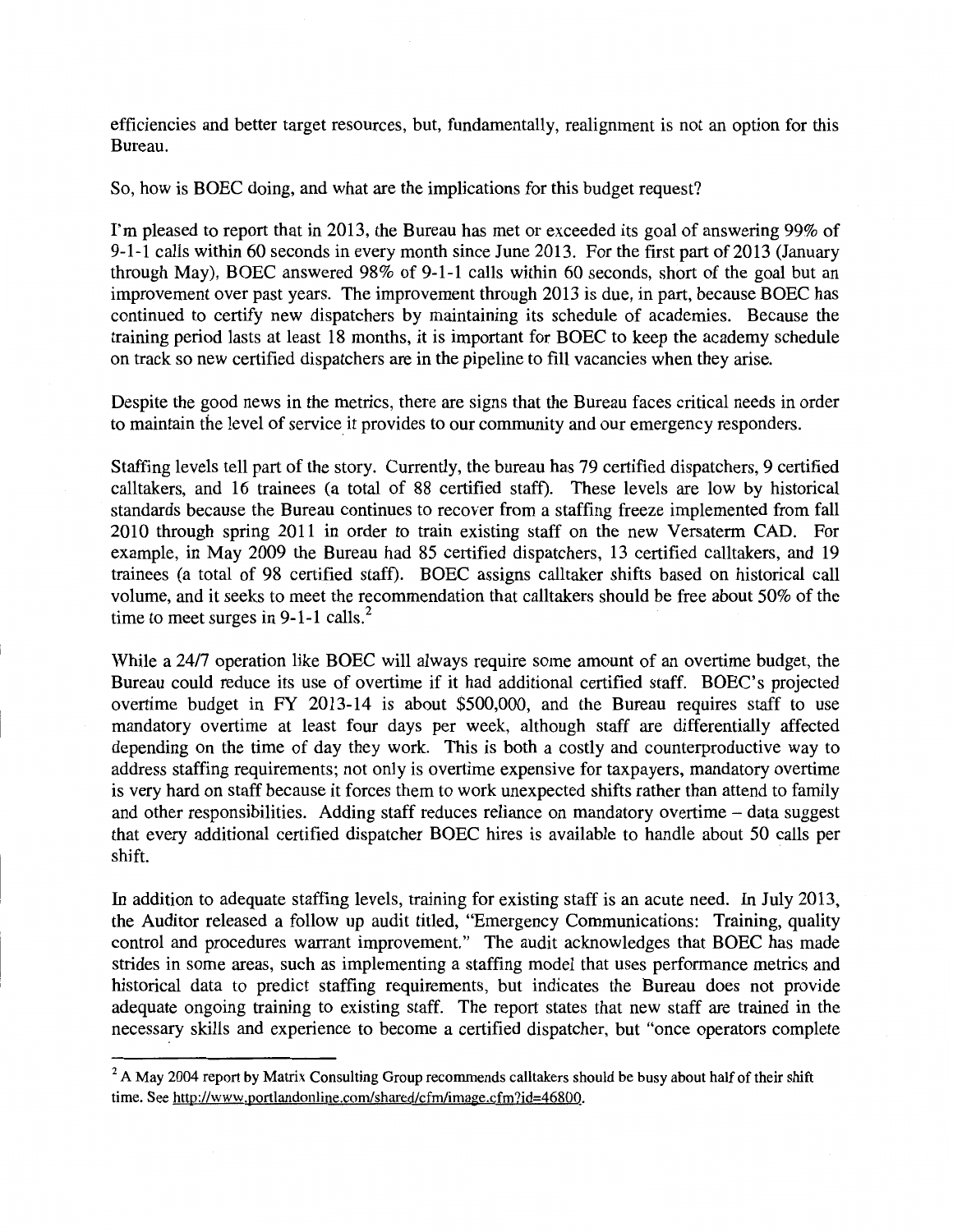initial training and are certified, the continuous training and professional development they receive is not sufficient to ensure they can quickly apply new and updated Procedures into their work flow." The report goes on to detail the effects of the lack of ongoing training: "the Bureau does not ensure that operators understand and correctly apply new Procedures. In addition, operators stated they are not provided sufficient time to review new Procedures or to provide feedback when Procedures are being developed."<sup>3</sup>

Unfortunately, one of the operative solutions to this problem involves allocating more financial resources to BOEC. When I was at the Oregon Health Authority working on Medicaid eligibility, we heard repeatedly that eligibility workers did not have sufficient time for briefings about new policies and procedures. They were understaffed and under pressure to keep processing applications, which reduced training time. In an understaffed 24/7 emergency operation such as BOEC, we have an even more difficult situation: you simply cannot do what a normal employer would do and close up shop for a couple of hours at a time to do training. The phones have to be answered. Part of the solution to this problem is adding a training supervisor dedicated to developing and implementing ongoing training. The other part of the solution is to staff at a level that allows calltakers and dispatchers to take time off the floor to review and practice new procedures.

Given these critical needs, the Bureau and I join in requesting the following prioritized add packages to the FY 2014-15 budget:

1. CAD Coordinator, 1 FTE, total ongoing cost \$121,800

BOEC uses the Versaterm CAD to create call incidents and dispatch first responders to emergencies. Currently, BOEC employs two CAD Coordinators who are responsible for ensuring the CAD is up and running every single moment of every single day. When something goes wrong with BOEC's CAD, these two people are the only ones who can fix the problem. If one CAD Coordinator is away on vacation and the other gets sick, we are in a terrible position if something goes wrong. As an emergency public safety organization, this is unacceptable. Since the CAD is an essential tool for BOEC staff, this add package is our top priority. Adding another FTE will ensure essential additional coverage when the current CAD coordinators are sick, on vacation, or not at the office.

2. Training Supervisor, 1 FTE, total ongoing cost \$121,800

The training supervisor will be responsible for creating and implementing a training program for existing staff. Currently, BOEC has one training manager who works with the supervisor assigned to training to provide all the necessary training for new recruits. This is a long-term project, requiring a minimum of 18 months per trainee. This second training supervisor position is needed to manage training needs for existing staff. This person will improve the training resources already available - such as in-services and the online tracking system - and build new ones with input from employees.

<sup>&</sup>lt;sup>3</sup> The full audit report is available at: http://www.portlandonline.com/auditor/index.cfm?c=60923&a=455675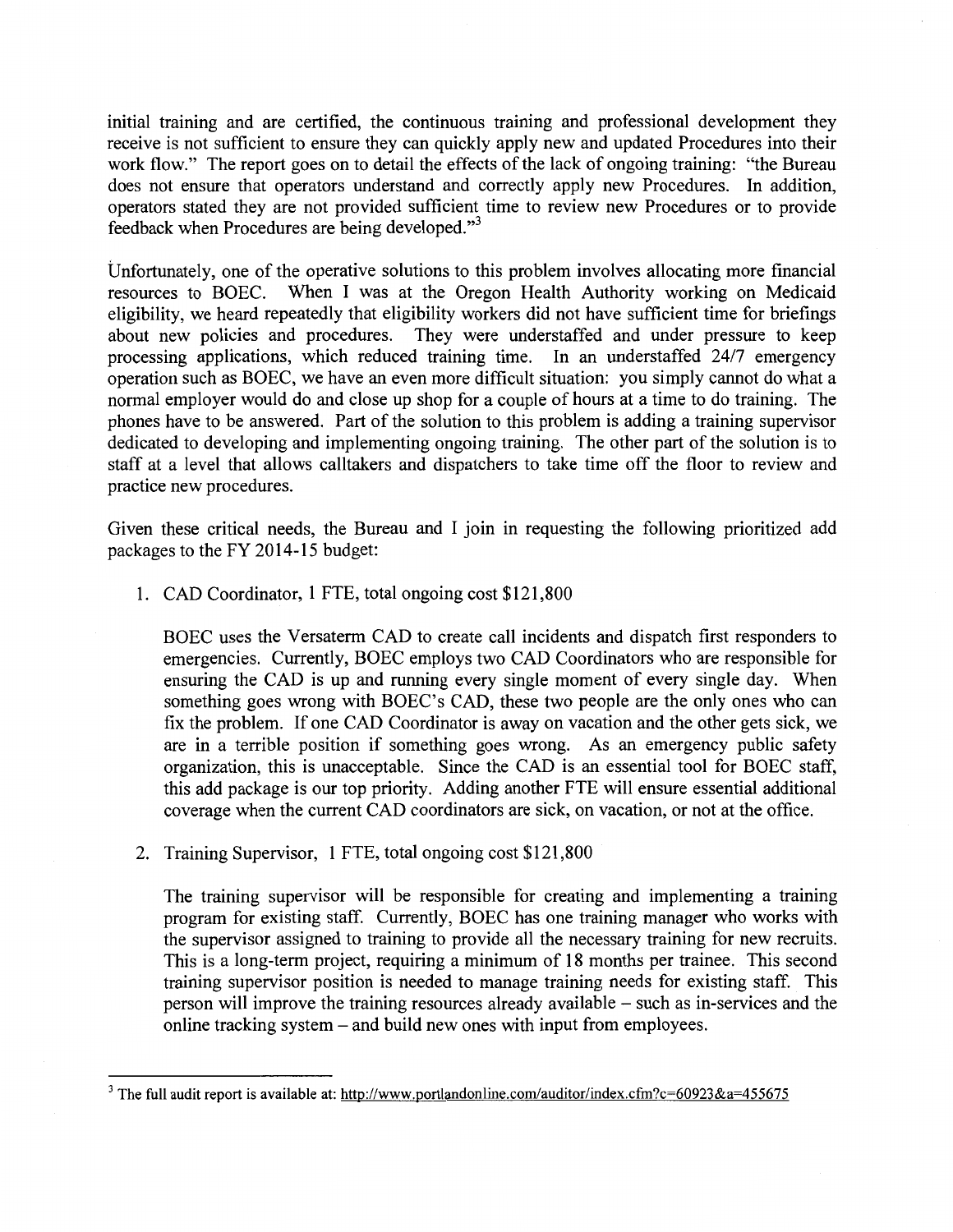3. Emergency Communication Supervisors, 2 FTE, total ongoing cost \$243,600

The two requested supervisors in this add package will be on the operations floor and will reduce the Bureau's overtime budget, while increasing the capacity for active management of floor operations. With ten supervisors currently on staff, BOEC covers all the shifts in a 24/7 week but with no extra. This means that whenever a supervisor is out sick, at a training, or taking vacation, the Bureau must pay overtime to another supervisor or lead worker to cover that shift. Adding these two positions will mean that there are supervisors who can automatically fill in for other supervisors, reducing reliance on overtime.

The City must fund both of these positions in order to use the positions because of BOEC's shift structure --- shift supervisors work in pairs, one person covering each of the five reporting times in a day  $(0500, 0900, 1300, 1300)$  Sunday through Wednesday and the other person covering those same ten hour shifts Wednesday through Saturday. BOEC uses the Wednesday overlap day to conduct meetings and training for supervisors. Any changes in staffing must be done on both sets of staff to have a positive impact.

The first of the two supervisors in this package will completely pay for itself through a reduction in the Bureau's overtime budget.

4. Emergency Communications Dispatchers, Sr.- 6 FTE, total ongoing cost \$588,168

As mentioned, BOEC is well below historical staffing levels, and staff retention is a challenge. The Bureau expects that up to 25 current staff will become eligible for retirement in the next four years. Although we don't anticipate that these staff will actually retire, the figure does signal that deepening BOEC's bench will become even more important in coming years. With this in mind, this add package authorizes BOEC to fill six additional senior dispatcher positions, replacing the four lost in the FY 2013-14 budget cycle and adding two more. With the addition, the Bureau will have the resources it needs to maintain timely response to 9-1-1 calls and rely less on mandatory overtime. With less mandatory overtime, we expect staff morale to improve along with, perhaps, staff retention.

While it may seem that this add package should be a higher priority, we offer this as the fourth priority only because of the long training period for new hires. In fact, this package would be a top priority if BOEC today had hired dispatchers for all of its currently authorized positions. Today, though, the Bureau has five vacant dispatcher/calltaker positions. While we hope that most of the 16 current trainees will certify as senior calltakers and fill these vacancies, experience suggests only a percentage will certify. The CAD Coordinator and supervisor positions, conversely, will benefit the Bureau's mission immediately when authorized.

5. Operations floor and training room workstation replacement – 0 FTE, total one-time cost of\$900,000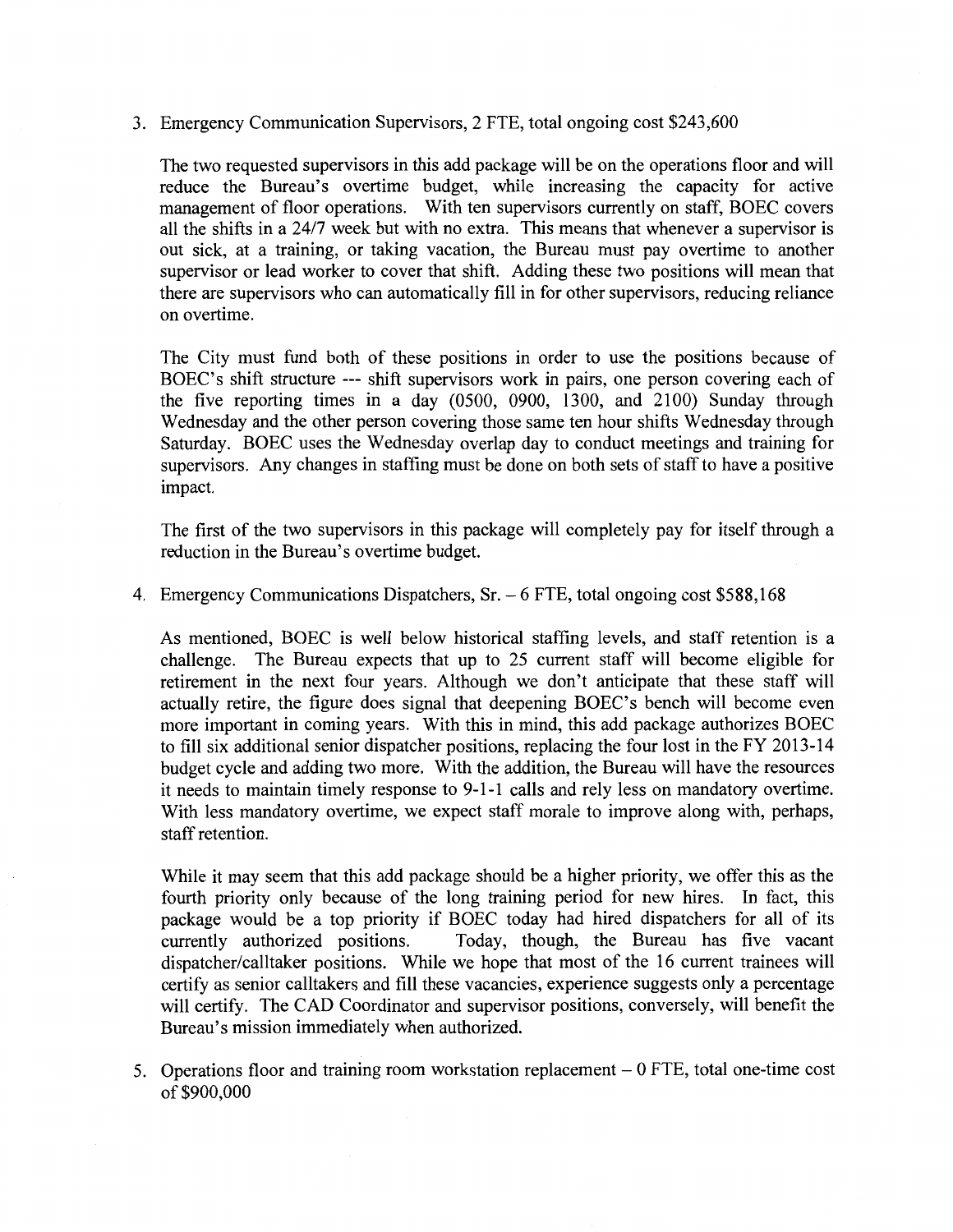The City purchased the existing workstations on the BOEC operations floor 12 years ago, and they are beginning to break down. The Bureau spent about \$5,000 on labor alone in 2013, and replacing parts and motors can cost up to \$1,000 per workstation. Given that BOEC has 50 workstations, these costs are significant and do not include the trouble created when staff must "work around" a workstation that is out of service in need of repairs.

When I visited the BOEC operations floor for a sitalong with a dispatcher last fall, staff showed me examples of decaying equipment and its effect, at times, on their ability to work quickly and efficiently.

In addition to asking your consideration for General Fund resources for the five packages outlined above, BOEC will prioritize these additions if the State begins collecting the tax on prepaid cellular telephone lines. Currently, 9-1-1 centers throughout Oregon, including BOEC, receive revenue from the State's 75 cents per line charge on landlines and cell phones. For BOEC, this charge equates to about 20% of its revenue. The Legislature just reauthorized the charge last year, but due to a loophole, the State has never collected the 75-cent fee for prepaid cellular telephones. The amount of revenue BOEC would receive differs depending on the exact details of any legislation or administrative action, but it is safe to say that any change on this front would help meet critical needs at the Bureau. The City has included this issue high on its list for its Legislative agenda, and I have personally met with members of Legislature to ask them to take action.

As you know, we are considering ways in the long term to better integrate BOEC with the health care system. Ultimately, we hope it may be possible to develop a partnership with health insurers and providers that includes ongoing financial support for BOEC in exchange for the Bureau providing an enhanced level of service on medical calls. I encourage you to look for information this spring about a summit planned for April and convened by the Clark Regional Emergency Services Agency. The summit will seek to raise awareness among local health plans and insurance carriers of the emerging roles 9-1-1 agencies and Emergency Medical Services providers have in integrated health care. Speakers, including Matt Zavadsky from the MedStar system in Fort Worth, Texas, and Edward Racht, MD, Chief Medical Officer for American Medical Response (AMR), will highlight innovations in EMS nationally, creating an opportunity for our community to consider the applications of these innovations locally.

In closing, I would like to thank the Bureau staff and leadership for their work. I've enjoyed getting to know the full team since becoming Commissioner in charge last June. In addition, I would like to thank members of the Budget Advisory Committee for the time they have spent learning about the Bureau, reviewing its budget, and making recommendations that contributed no small part to the submittal in front of you now.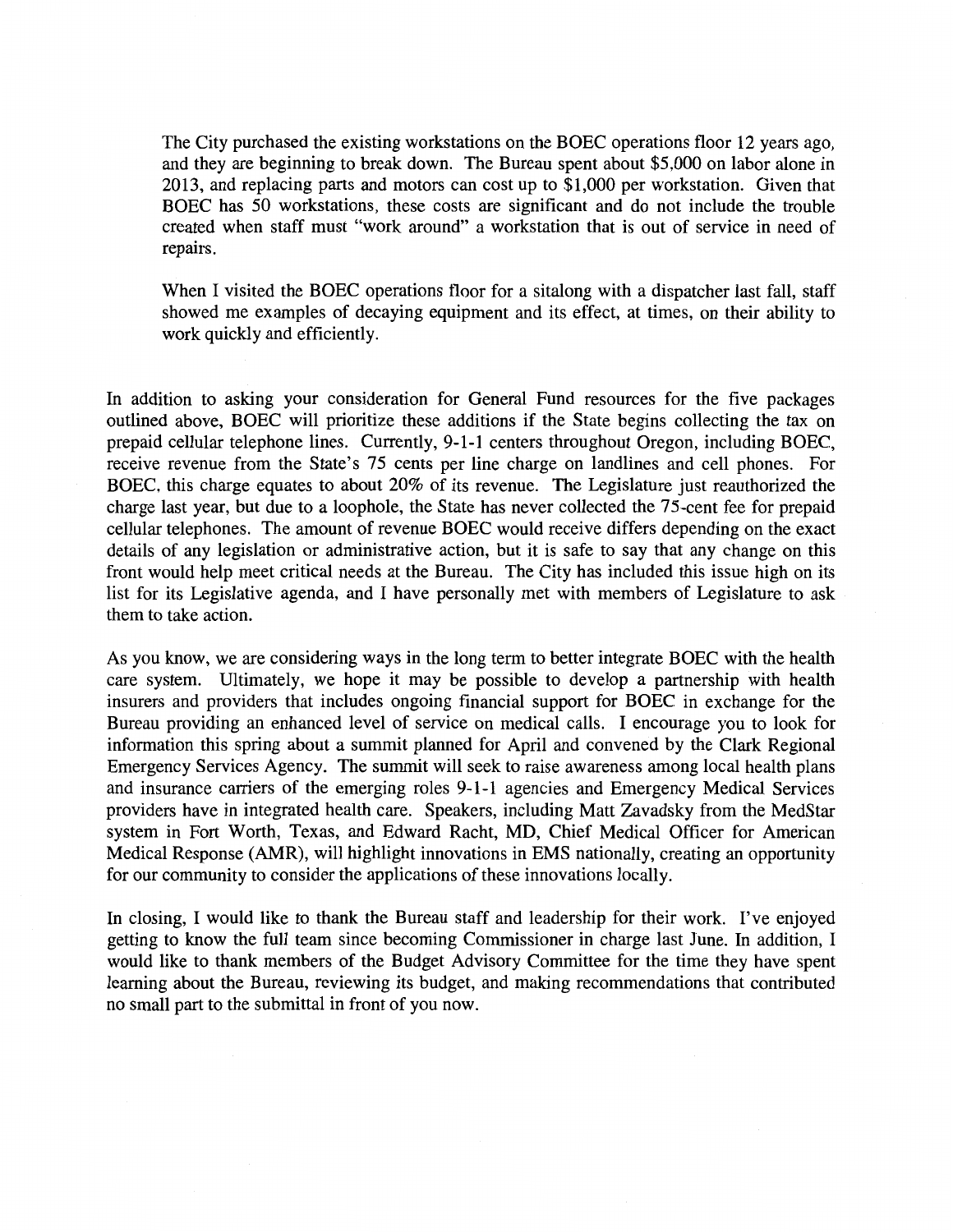

# **CITY OF PORTLAND**

BUREAU OF EMERGENCY COMMUNICATIONS

Charlie Hales, Mayor Steve Novick, Commissioner

Lisa Turley, Director Post Box 1927 Portland, Oregon 97207 503.823.0911 FAX 503.823.4630 www.portlandonline.com/911

February 3, 2014

Mayor Hales City Hall Portland, Oregon

Re: FY 1415 Budget Submission

Dear Mayor Hales,

The next five years are expected to contain more significant changes to the way emergency and non-emergency services are provided by BOEC than any changes in the last ten years, perhaps even 20 years. Please see the five year plan at the end of the budget submission for details.

The requested base budget submission is at the 100% target level; add packages increase the request above target level.

The operating budget is \$22.3 million, with \$1.2 million for CAD debt service payment and a contingency of \$1.7 million. The total fund budget is \$25.2 million (submitted at \$24.8 million, not including the General Fund COLA set-aside of \$456k).

The target budget supports a staffing level of 138 FTE, with decision packages requesting 10 additional positions.

These add package requests represent costs shared with our partners in Multnomah County in accordance with the BOEC Billing Methodology which is based on percent of population within Multnomah County as an allocation method for operating costs. The total cost for the 10 FTE positions is \$1.1 million:

- 1 FTE, CAD Coordinator
- 1 FTE, Emergency Communications Supervisor, assigned to Training
- 2 FTE, Emergency Communications Supervisors, assigned to Operations
- 6 FTE, Emergency Communications Dispatchers, Senior

Our continued goal is to maintain 120 operations line staff with at least 102 of these fully certified, based on our call volumes and processing times. Until we reach this level of staffing, we expect to average about \$500,000 in overtime to support the staff numbers and maintain levels of service.

The operating budget is \$22.3 million, with \$1.2 million for CAD debt service payment and a contingency of \$1.7 million. The total fund budget is \$25.2 million.

Competence - Integrity - Respect - Responsibility - Teamwork - Compassion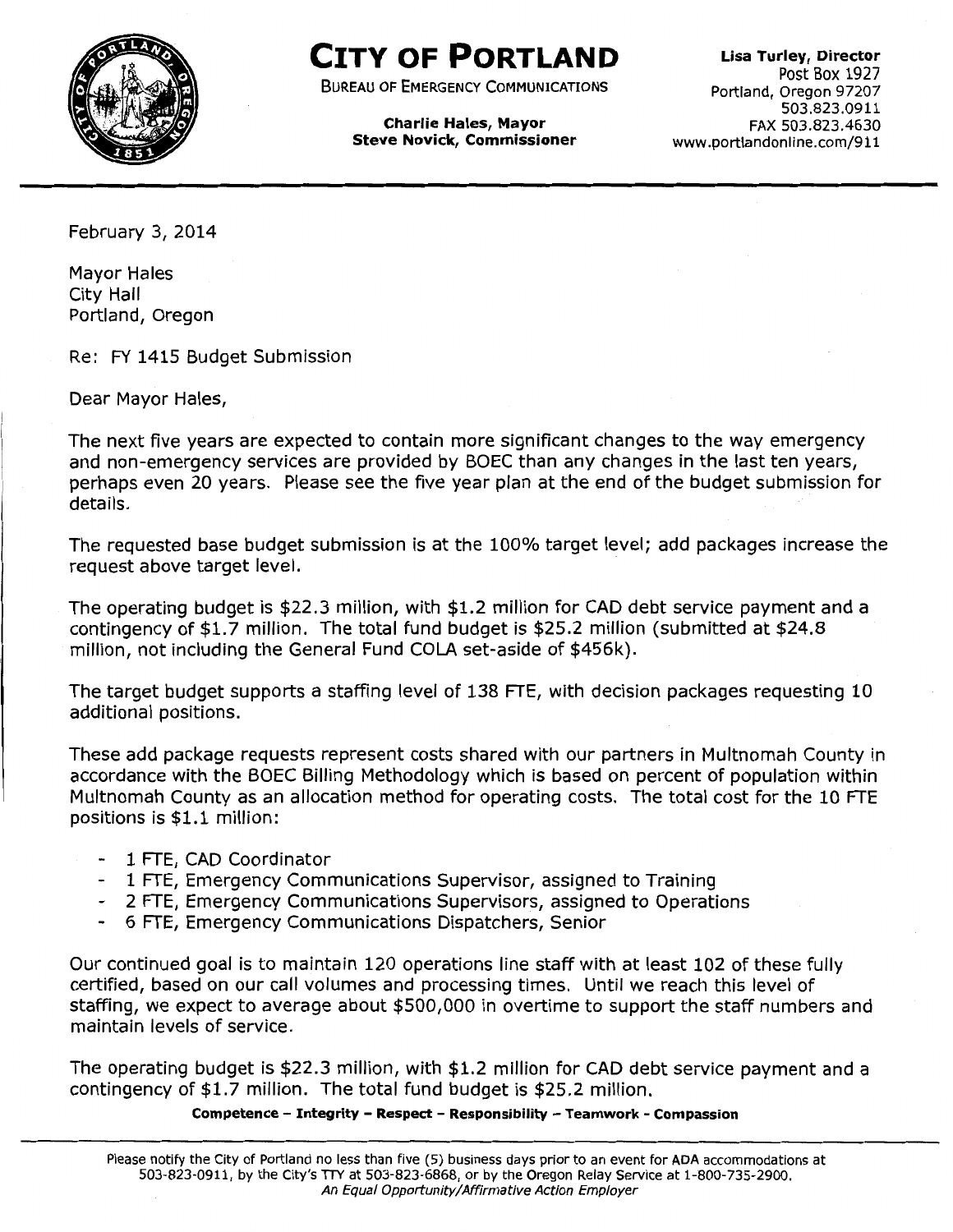Currently there are 79 Certified emergency communication dispatchers, 9 certified call takers and 24 trainees on staff.

BOEC is also submitting a decision package to replace operations workstations furniture (50 stations, installed about 10 years ago). This package represents a Portland only cost, as it is a capital purchase. The workstation cost estimate is \$900,000, including furniture and computer/radio/phone equipment removal and reinstallation.

If funding at the target level is the direction of the Council, it will have impact on BOEC service delivery as it jeopardizes the ability to fund the recruitment and training of new dispatch/call taker trainees, provide improvements to staff supervision and provide enhanced training to certified staff. It will also impact BOEC's ability to develop preparedness for expected technology changes within the 9-1-1 industry in the next five years.

Sincerely,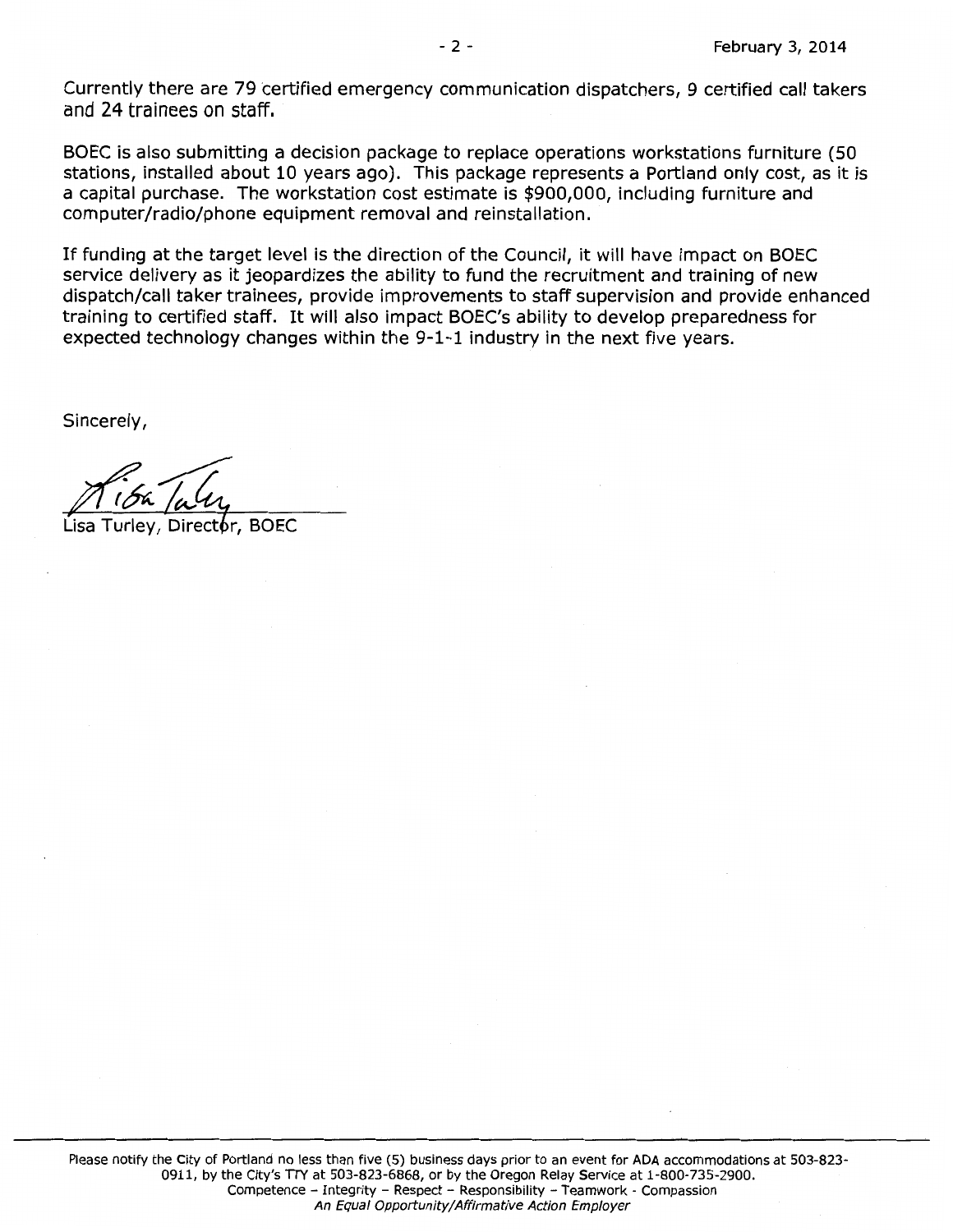### City of Portland Bureau.of Emergency Communications

# FY1415 Requested Budget Budget Advisory Committee Report

The BOEC Budget Advisory Committee met twice prior to the budget submission due date, on January  $10^{th}$  and January  $31^{st}$ .

Four members are citizens of Multnomah County who responded to a call for volunteers issued by Commissioner Steve Novick. One is a representative of the BOEC User Board.

The 9-1-1 environment and the BOEC budget submission plan was presented to the Committee and discussed.

The Committee did not submit a report for inclusion in the budget submission package. This report is a staff summary of the meetings.

The Committee stated support for the BOEC budget as planned for submission, agreeing that public safety and emergency preparedness should be priorities in the Portland budget.

Discussion among the members identified that a key area for BOEC performance is successful recruitment, training and certification of call-taker/dispatchers. Several ideas on actions that could improve the BOEC process were discussed. One idea that was favored is the inclusion of an additional psychological evaluation of candidates near the front end of the selection process to identify broad personality profiles that may and may not be suitable for 9-1-1 employment. This may allow an increase in the initial selection of more suitable candidates earlier in the process. BOEC plans to research the possibility of this addition with the psychiatrist currently performing the evaluations and with City legal staff to ensure the action is appropriate at that stage of the process.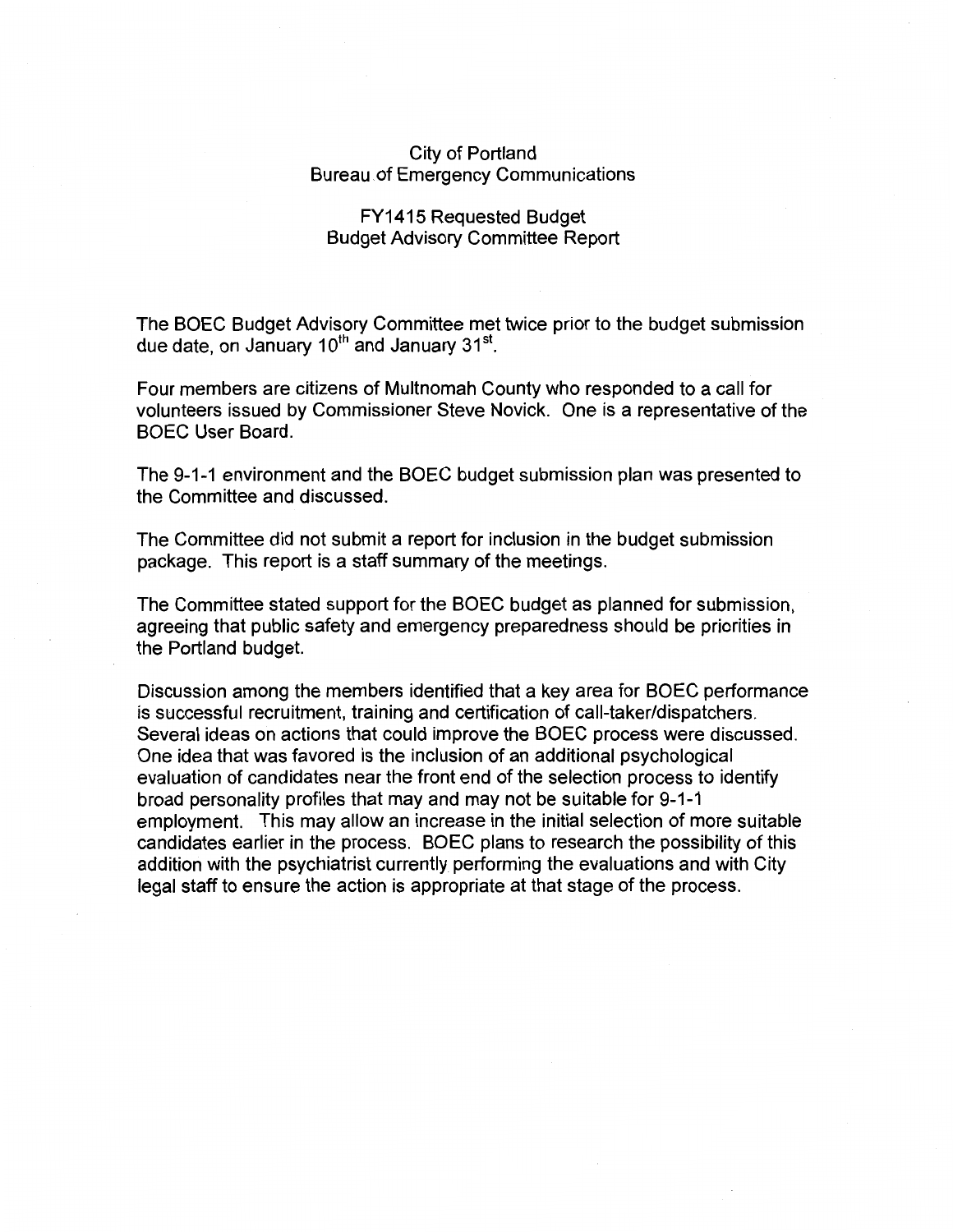# **Bureau of Emergency Communications**

Public Safety Service Area

Steve Novick, Commissioner-in-Charge Lisa Turley, Director



9-1-1 Operations 100.0%

### Bureau Overview

| <b>Expenditures</b>         | <b>Revised</b><br>FY 2013-14 | <b>Requested</b><br>FY 2014-15 | <b>Change from</b><br><b>Prior Year</b> | <b>Percent</b><br>Change |
|-----------------------------|------------------------------|--------------------------------|-----------------------------------------|--------------------------|
| Operating                   | 23.244.524                   | 24,737,679                     | 1,493,155                               | 6.42                     |
| Capital                     |                              |                                | 0                                       | 0.00                     |
| <b>Total Requirements</b>   | 23,244,524                   | 24,737,679                     | 1,493,155                               | 6.42                     |
| <b>Authorized Positions</b> | 138.00                       | 148.00                         | 10.00                                   | 7.25                     |

 $\overline{1}$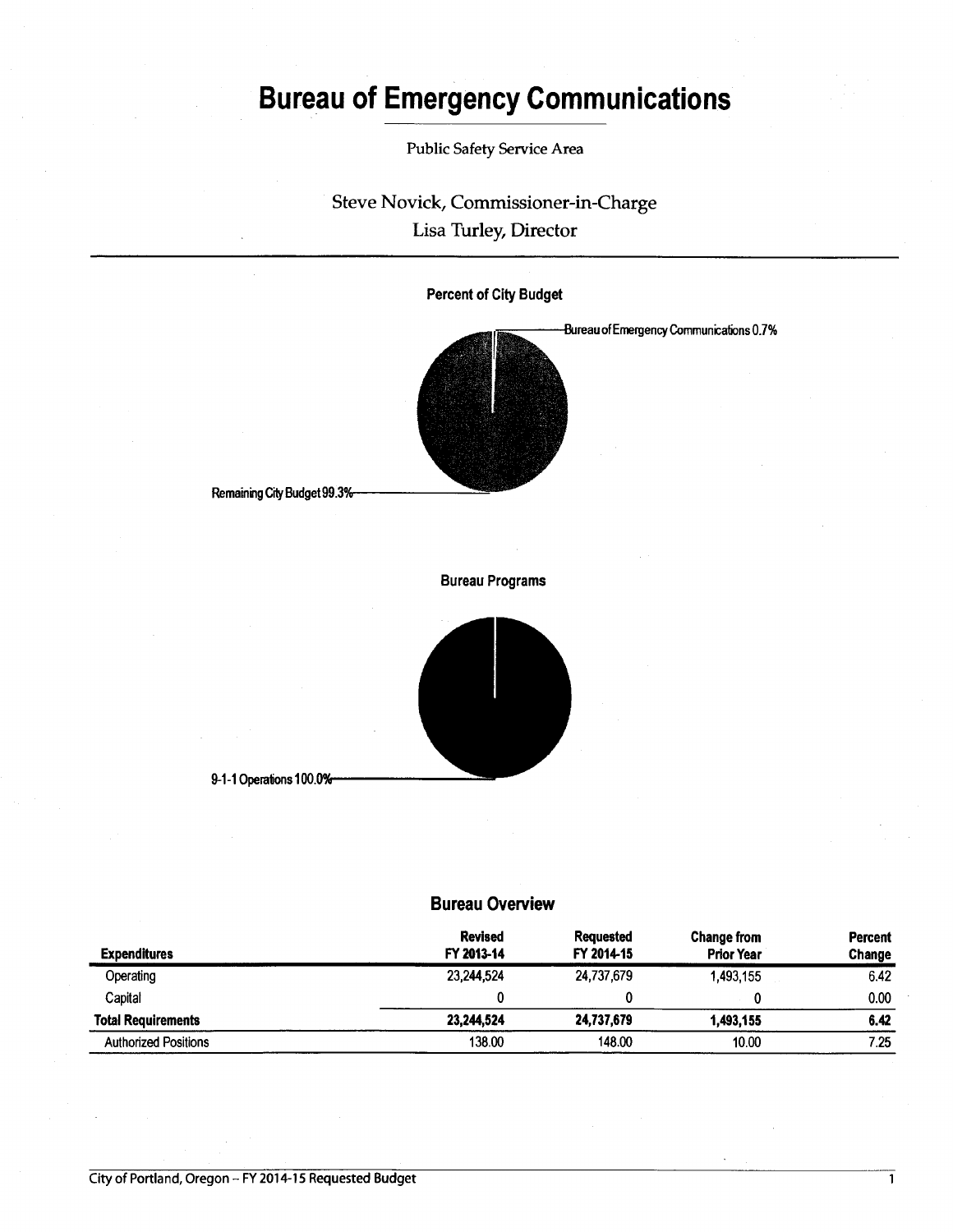

of Portland, Oregon -- FY 2014-15 Reque

 $\sim$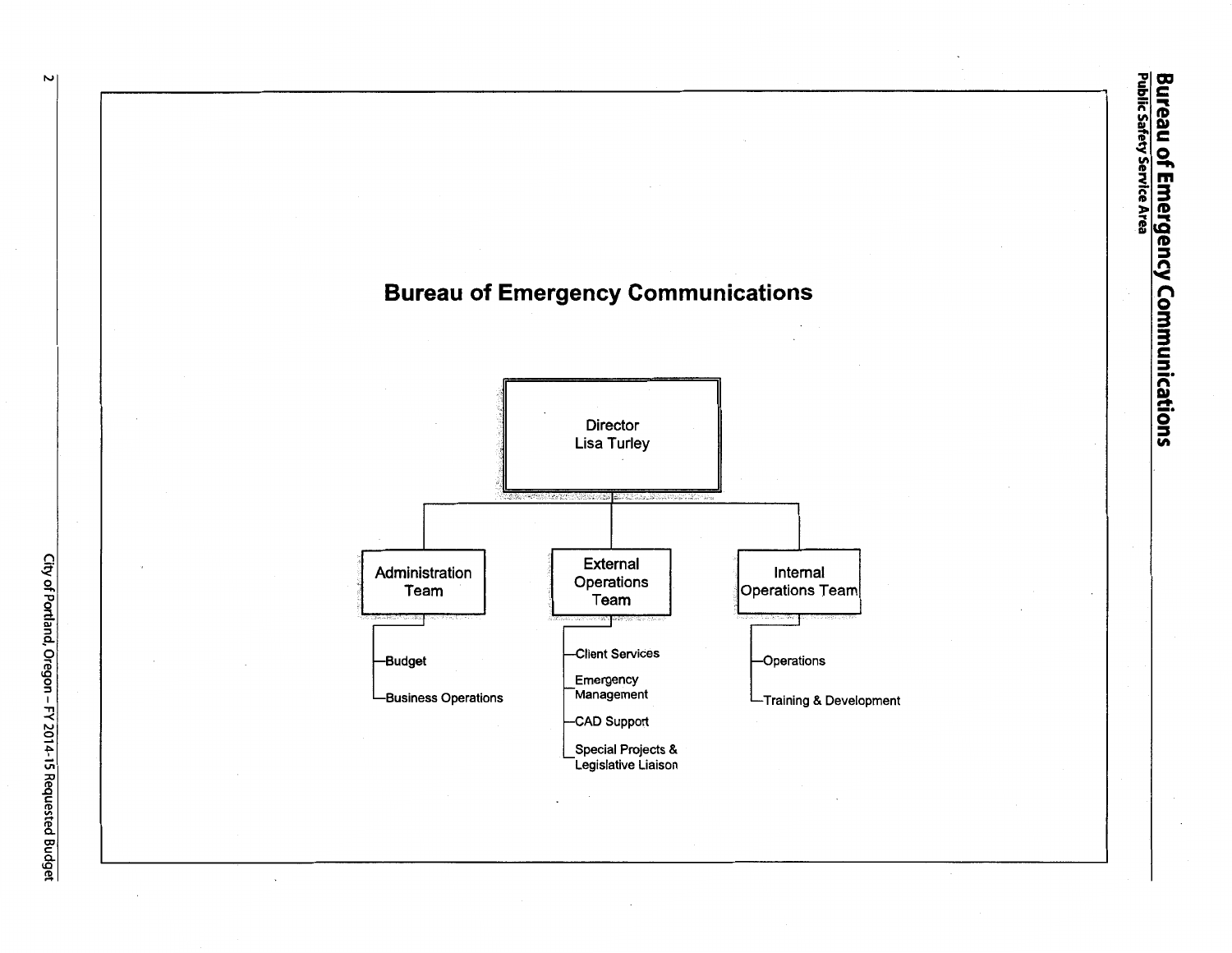# **Bureau Summary**

# **Bureau Mission**

Our mission is to be the vital connection between the community and emergency service responders by answering 9-1-1 and non-emergency public safety calls, triaging for proper response, and dispatching appropriate resources.

# **Bureau Overview**

Emergency Communications provides all 9-1-1 and police non-emergency call answering within Multnomah County. Staff also dispatch police, fire, and medical calls to all of the public safety agencies within Multnomah County.

The FY 2014-15 Requested Budget for Emergency Communications totals \$22.3 million for the operating budget and supports 138 positions in the target budget with 10 additional positions requested via decision packages and a decision package request for operations workstation replacement. Of these positions, 113 are emergency communications call-takers and dispatchers or trainees; 107 funded at the target level with 6 additional dispatch positions requested in a decision package. The budget is primarily supported by resources from the City of Portland and other regional user jurisdictions, as well as State of Oregon 9-1-1 tax revenues. The total budget for the Emergency Communications Fund is \$25.2 million and includes the operating budget, \$1.2 million for Computer-Aided-Dispatch (CAD) debt service payment, and \$1.7 million in operations contingency. These totals also include the General Fund COLA set aside about of \$424,656, which is removed from the submitted budget, to be requested as needed in the Spring Budget Monitoring Process. This budget document reflects a total submitted budget of \$24.7 million.

# **Strategic Direction**

#### **Operations Staffing**  Issues

Currently there are 79 certified Emergency Communications Senior Dispatchers, a level similar to the previous year. In addition, there are 24 trainees and 9 certified Call Takers. Emergency Communications's goal is to maintain approval for 120 FfE with a certified staffing level of at least 102, with the remaining positions filled by trainees. Maintaining a 24/7 operation with less than 102 certified staffing levels means that the bureau must resort to utilizing more overtime hours in order to ensure adequate staffing of call takers and police and fire certified dispatchers on all shifts or suffer a reduction in service both call-taking (long wait times) and dispatching (fewer radio nets in operation and less management of responder units). As a result of potentially lower staffing level and the potential loss of additional positions to allow continued recruitment, the bureau will be unable to sustain its performance standards agreed upon with its partner agencies.

As partner agencies implement new response strategies, priorities, and requirements, the bureau faces the challenge of providing sufficient staffing levels to meet potentially new obligations. These new response strategies include continuing involvement with the Portland Police Bureau's initiatives to better manage incidents involving mental health issues (as a result of the US Department of Justice settlement) and Portland Fire and Rescue's Rapid Response Vehicle initiative. Although these are partner agency initiatives, any changes that are implemented will have a very direct impact on workload and staffing.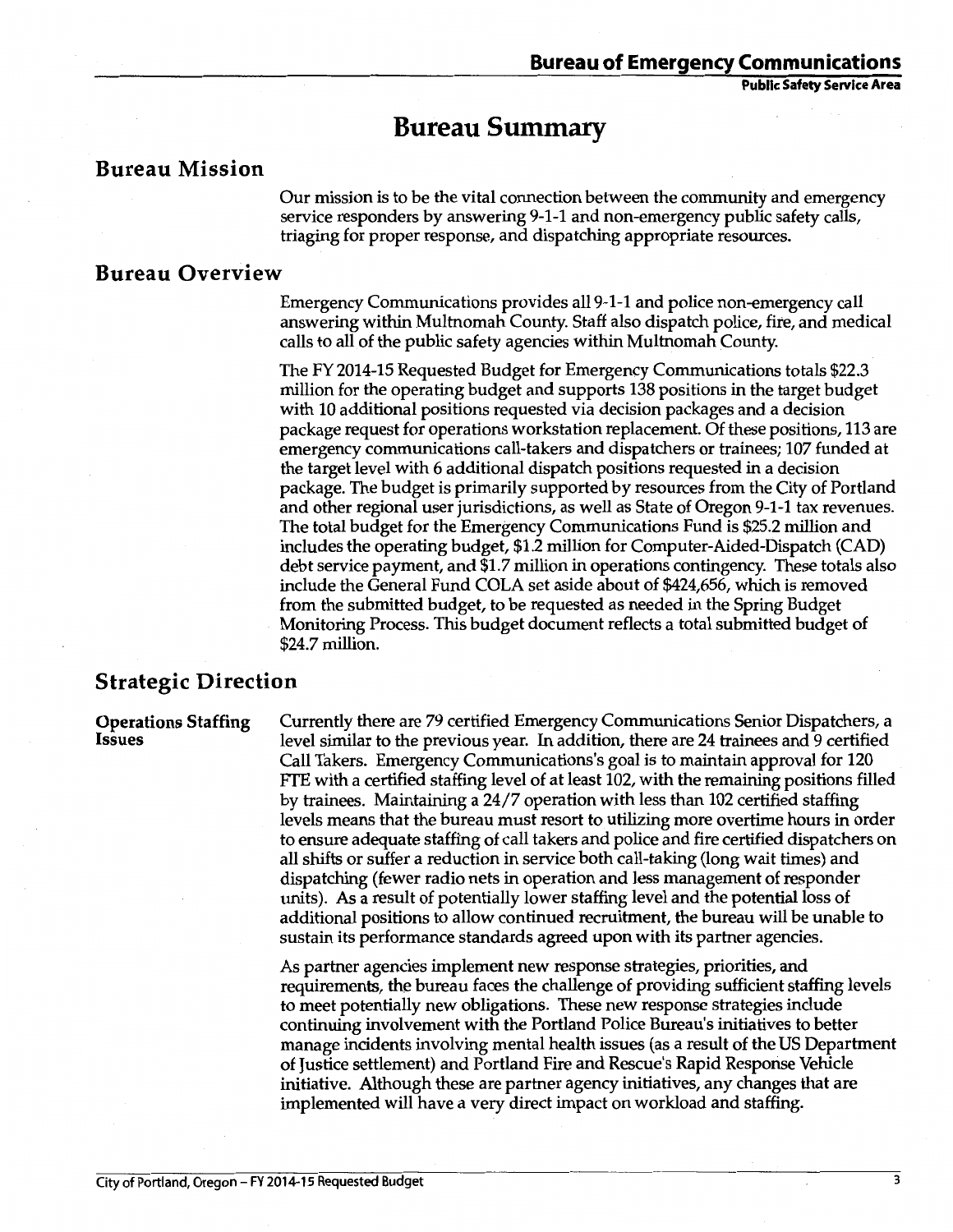# **Summary of Budget Decisions**

The FY 2014-15 Requested Budget target level includes funding for operation of the 9-1-1 center at a level similar to that in FY 2013-14.

City bureaus were directed to submit a budget at 100% of target General Fund support.

**Additions** 

Decision Packages included are:

- CAD Coordinator, \$121,800, 1.0 FTE
- + Emergency Communications Supervisor assigned to Training, \$121,800, 1.0 FTE
- + Emergency Communications Supervisors assigned to Operations, \$243,600, 2.0 FTEs
- + Emergency Communications Dispatchers, Senior, \$588,168, 6.0 FTEs
- + Operations Workstation Replacement, 50 stations, \$900,0000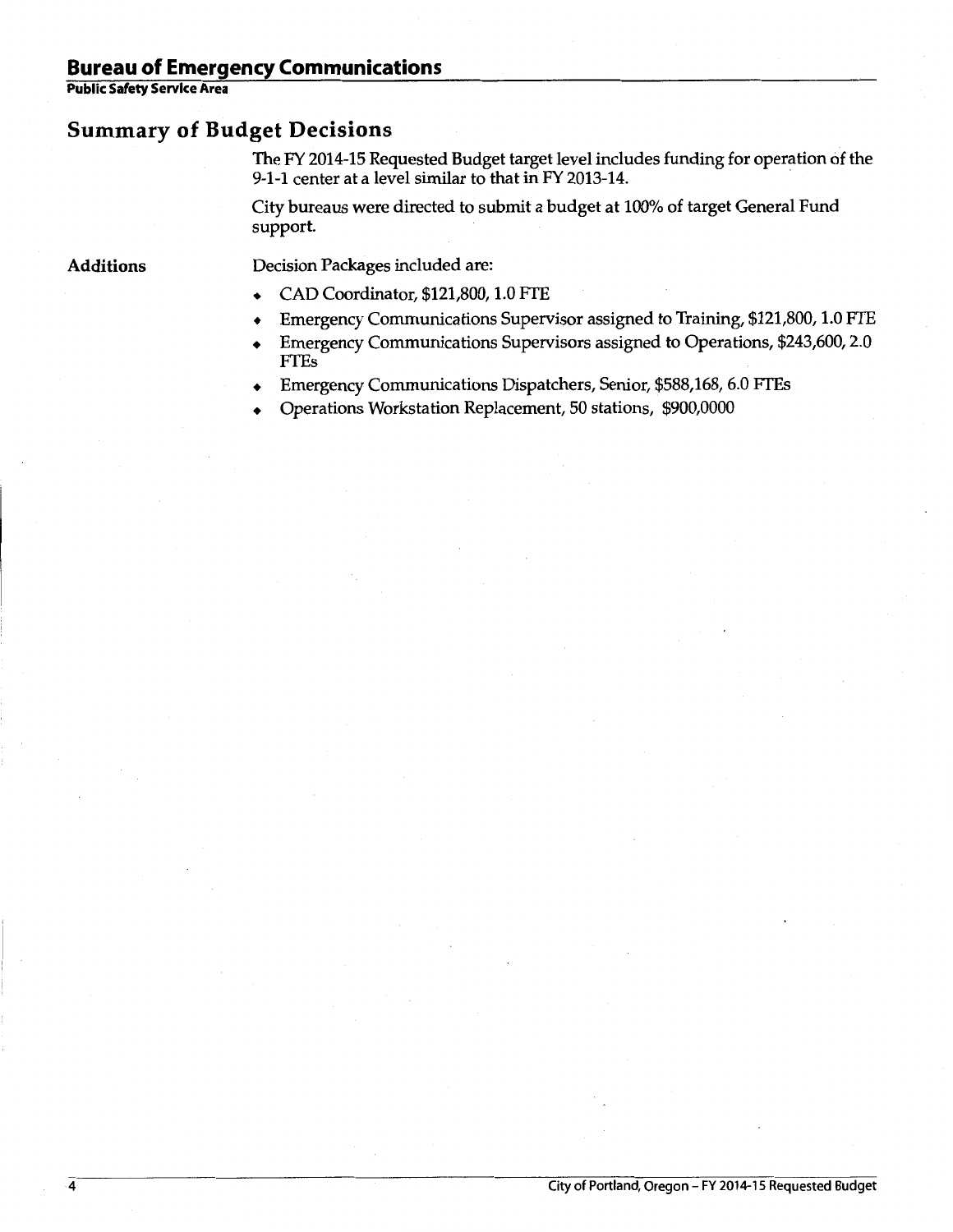# **9-1-1 Operations**

Description The 9-1-1 Operations program provides call-taking and dispatch services to the residents and emergency response agencies of Multnomah County.

Goals

The bureau supports the City goal of ensuring a safe and peaceful community and the bureau's central goal of providing excellent and timely call-taking and dispatch services.

Performance

One of the most significant operations performance indicators is the percent of emergency calls answered within 20 seconds. Performance on this measure has been slowly, but steadily, increasing, from 86% in FY 2003-04 to 97% in FY 2012-13. The goal established by the User Board is 90%.

The average time to answer an emergency call has fluctuated over the past several years due to varying factors such as reduced staffing levels, requests by partner agencies to better triage calls ensuring that we are dispatching the most appropriate response, and implementation of a new CAD system. All of these factors have had an impact on our availability to answer 9-1-1 calls. The FY 2012-13 performance measures reported that the average time to answer an emergency call was 3 seconds.

Dispatch times are tracked for police calls, fire calls, and emergency medical calls from the point in which the call comes in until the attempt to dispatch action. The primary focus is on response times to the highest priority, most urgent calls. The performance goal for high priority police calls is to dispatch 90% in 120 seconds; for high priority fire calls the goal is 90% in 60 seconds; for medical calls the goal is 90% in 90 seconds. The percentage of high priority calls dispatched within these time frames during FY 2012-13 was 70% for police calls, 64% for fire calls, and 74% for medical calls.

Recruitment, training, and certification are a continuing challenge. The bureau's goal is to have two academies each year, hiring up to nine new staff per academy. The bureau hopes to certify up to 50% of the trainees. With normal attrition of five operators per year, net staff increases per year are at a slow growth rate. Recruitment efforts, restarted in FY 2011-12, after hiring was deferred in FY 2010-11 due to the implementation of the new CAD system, have increased staffing levels to a degree, but there is still work to be done.

**Changes to Services** The Requested Budget requests restoration of six dispatcher positions after the **and Activities** is not loss of seven positions over the last two years. If this decision package is not approved, a situation will be in place in FY 1415 similar to that of the current fiscal year. Funding will be insufficient to provide for overtime and recruitment/ training needed to continue operations at the current accepted performance measures.

|                                         | <b>FTE &amp; Financials</b> | <b>Actual</b><br>FY 2011-12 | <b>Actual</b><br>FY 2012-13 | <b>Revised</b><br>FY 2013-14 | <b>Requested No</b><br>DP<br>FY 2014-15 | <b>Requested</b><br>FY 2014-15 |
|-----------------------------------------|-----------------------------|-----------------------------|-----------------------------|------------------------------|-----------------------------------------|--------------------------------|
| FTE                                     |                             | 145.00                      | 142.58                      | 138.00                       | 138.00                                  | 148.00                         |
| <b>Expenditures</b><br>9-1-1 Operations |                             | 4,883,483                   | 4.937,204                   | 6,655,305                    | 5,939,497                               | 7,914,865                      |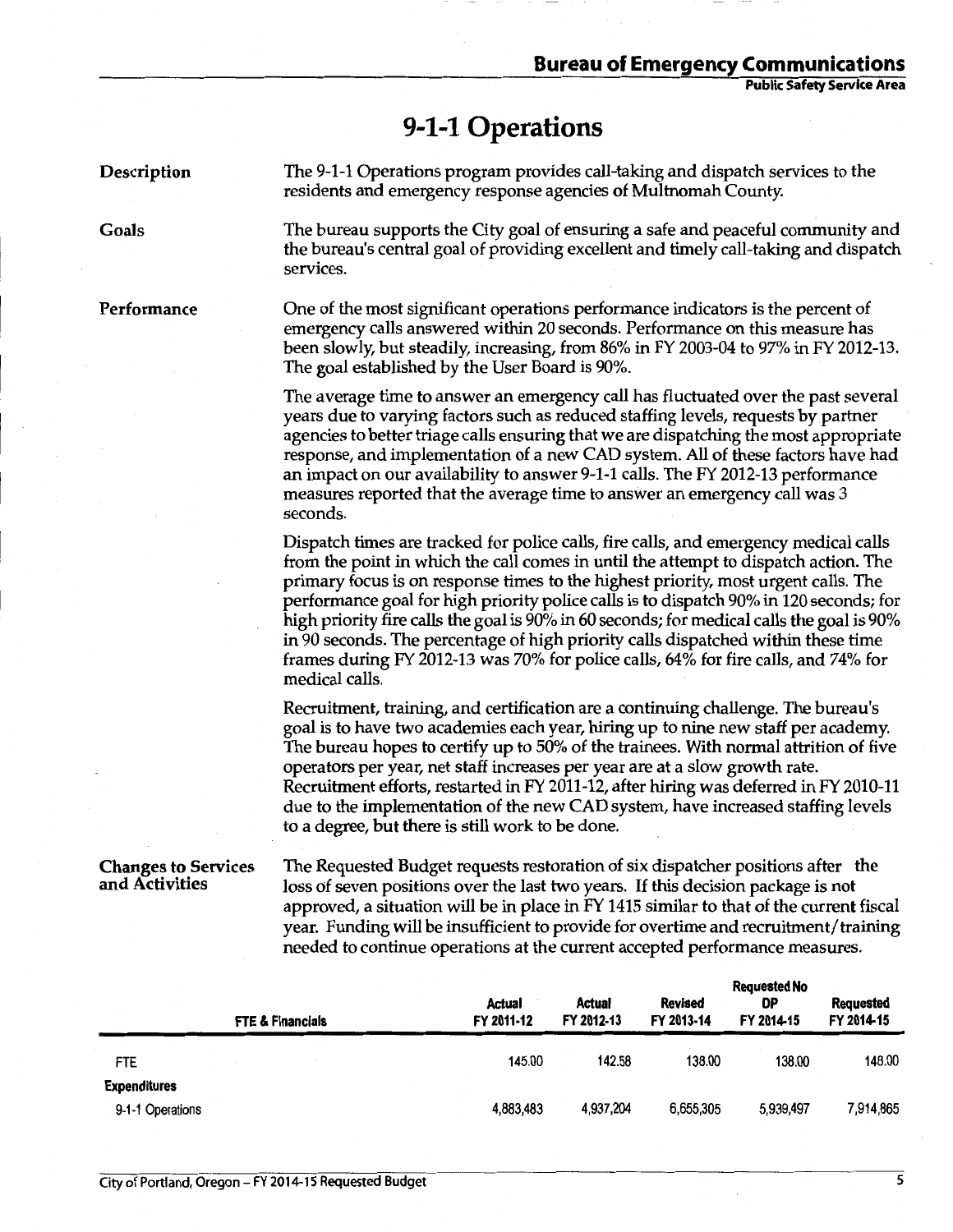# **Bureau of Emergency Communications**

**Public Safety Service Area** 

| <b>FTE &amp; Financials</b>                                                                     | <b>Actual</b><br>FY 2011-12 | <b>Actual</b><br>FY 2012-13 | <b>Revised</b><br>FY 2013-14     | <b>Requested No</b><br>DP<br>FY 2014-15 | <b>Requested</b><br>FY 2014-15 |
|-------------------------------------------------------------------------------------------------|-----------------------------|-----------------------------|----------------------------------|-----------------------------------------|--------------------------------|
| <b>BOEC-Indirect Costs</b>                                                                      | 939.295                     | 892,071                     | 773,477                          | 903,502                                 | 903,502                        |
| <b>BOEC-Operating Costs</b>                                                                     | 12,137,536                  | 12,328,324                  | 11,269,481                       | 12,123,625                              | 12,123,625                     |
| <b>Total Expenditures</b>                                                                       | 17,960,314                  | 18,157,599                  | 18,698,263                       | 18,966,624                              | 20,941,992                     |
| Performance                                                                                     | Actual<br>FY 2011-12        | <b>Actual</b><br>FY 2012-13 | <b>Yr End Est.</b><br>FY 2013-14 | <b>Base</b><br>FY 2014-15               | <b>Target</b><br>FY 2014-15    |
| <b>Effectiveness</b>                                                                            |                             |                             |                                  |                                         |                                |
| Percentage of emergency 9-1-1 calls answered within 20 seconds                                  | 97%                         | 97%                         | 97%                              | 90%                                     | 97%                            |
| Percentage of police ""emergency priority"" calls dispatched<br>within 120 seconds              | 74%                         | 70%                         | 90%                              | 80%                                     | 90%                            |
| Percentage of fire ""urgent priority"" calls dispatched within 60<br>seconds                    | 63%                         | 64%                         | 75%                              | 70%                                     | 75%                            |
| Percentage of medical ""priority emergency, one, or two"" calls<br>dispatched within 90 seconds | 74%                         | 74%                         | 80%                              | 70%                                     | 80%                            |
| Average time to answer emergency 9-1-1 calls (in seconds)                                       | 3                           | 3                           | 5                                | 10                                      | 5                              |
| <b>Efficiency</b>                                                                               |                             |                             |                                  |                                         |                                |
| Number of overtime hours                                                                        | 15,147                      | 12,719                      | 10,000                           | 13,000                                  | 10,000                         |
| Percent of New Hires who Graduated From Academy                                                 | 78%                         | 84%                         | 75%                              | 75%                                     | 75%                            |
| Workload                                                                                        |                             |                             |                                  |                                         |                                |
| Total number of emergency telephone line calls                                                  | 456,619                     | 468,738                     | 500,000                          | 500,000                                 | 500,000                        |
| Total number of nonemergency telephone line calls                                               | 286,225                     | 275,917                     | 300,000                          | 300,000                                 | 300,000                        |
| Number of calls per emergency communications operator                                           | 4,963                       | 6,532                       | 6,500                            | 7,000                                   | 6,500                          |
| Number of calls per capita                                                                      | 1.00                        | 1.00                        | 1.10                             | 1.10                                    | 1.10                           |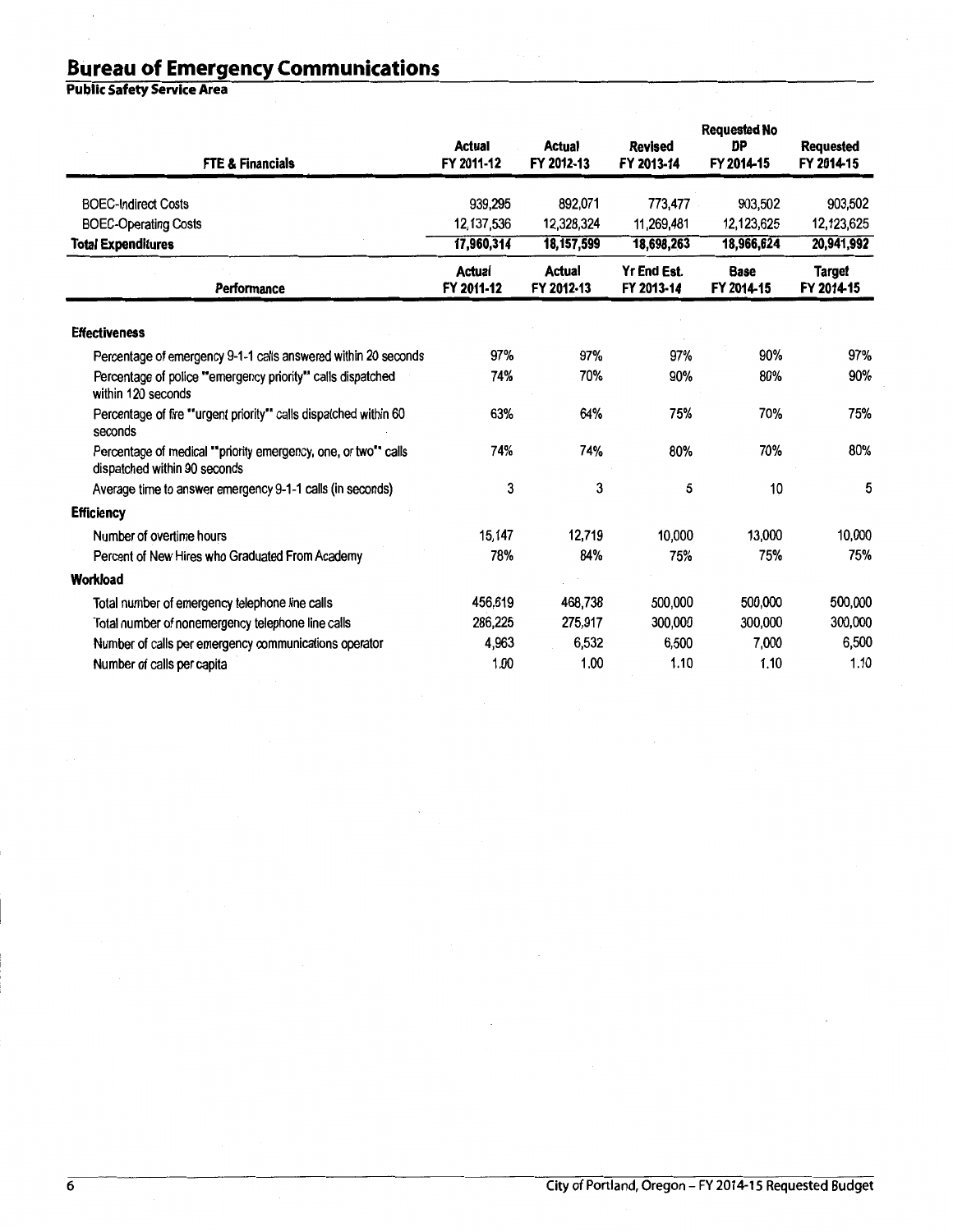# **Performance Measures**

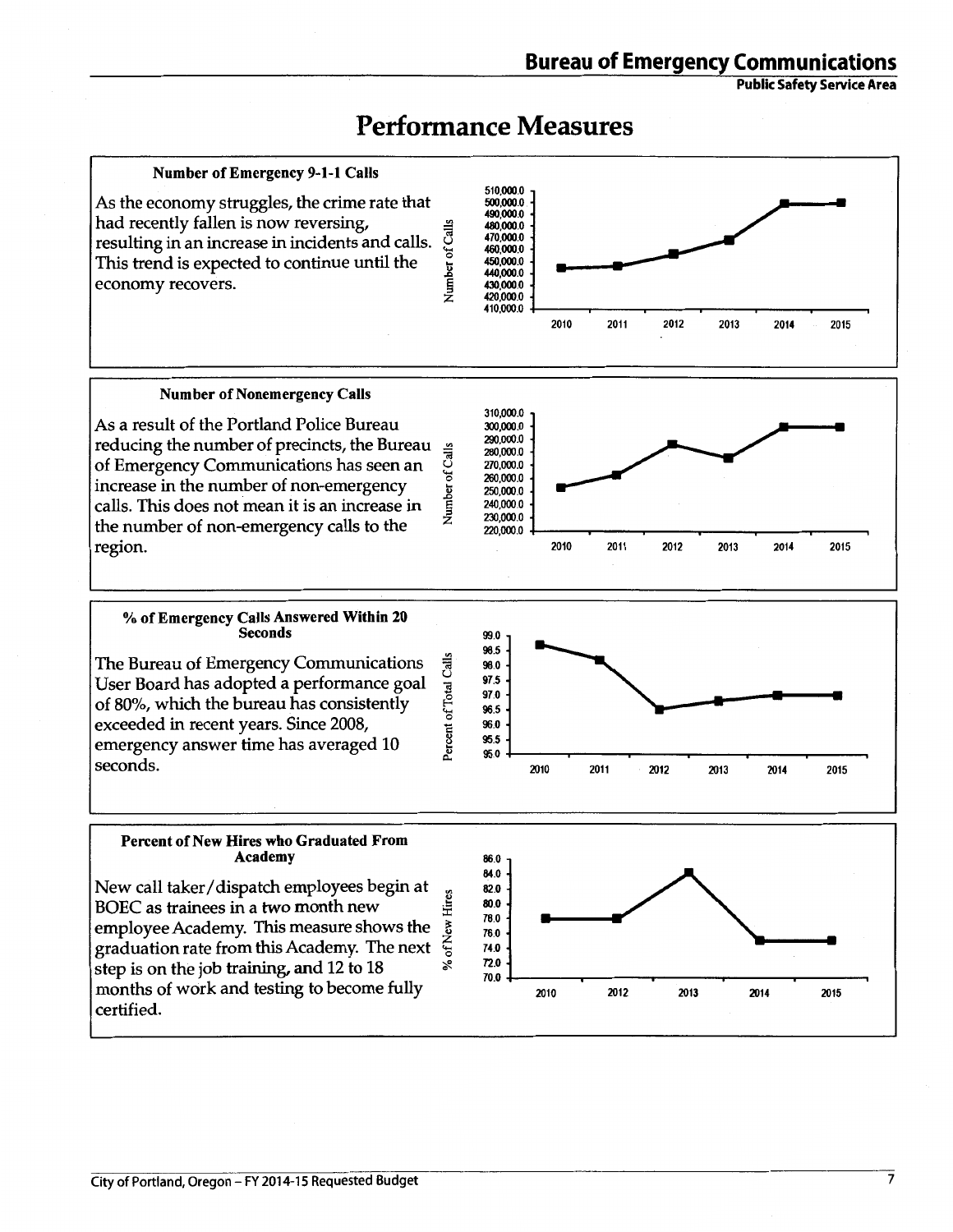# **Bureau of Emergency Communications Summary of Bureau Budget**

Public Safety Service Area

|                                        | <b>Actual</b><br>FY 2011-12 | <b>Actual</b><br>FY 2012-13 | <b>Revised</b><br>FY 2013-14 | <b>Requested No DP</b><br>FY 2014-15 | <b>Requested</b><br>FY 2014-15 |
|----------------------------------------|-----------------------------|-----------------------------|------------------------------|--------------------------------------|--------------------------------|
| <b>Resources</b>                       |                             |                             |                              |                                      |                                |
| <b>External Revenues</b>               |                             |                             |                              |                                      |                                |
| <b>Charges for Services</b>            | 185,174                     | 473,014                     | 285,950                      | 300,000                              | 300,000                        |
| Intergovernmental                      | 6,498,886                   | 5,963,971                   | 7,098,830                    | 7,267,977                            | 7,497,674                      |
| Miscellaneous                          | 35,124                      | 22,523                      | 50,000                       | 15,000                               | 15,000                         |
| <b>Total External Revenues</b>         | 6,719,184                   | 6,459,508                   | 7,434,780                    | 7,582,977                            | 7,812,674                      |
| <b>Internal Revenues</b>               |                             |                             |                              |                                      |                                |
| Fund Transfers - Revenue               | 12,717,324                  | 13,053,499                  | 13,328,677                   | 13,464,334                           | 15,210,005                     |
| Interagency Revenue                    | 37                          | 0                           | 0                            | 0                                    | 0                              |
| <b>Total Internal Revenues</b>         | 12,717,361                  | 13,053,499                  | 13,328,677                   | 13,464,334                           | 15,210,005                     |
| <b>Beginning Fund Balance</b>          | 4,320,370                   | 3,854,657                   | 2,481,067                    | 1,715,000                            | 1,715,000                      |
| <b>Total Resources</b>                 | \$23,756,915                | \$23,367,664                | \$23,244,524                 | \$22,762,311                         | \$24,737,679                   |
| <b>Requirements</b>                    |                             |                             |                              |                                      |                                |
| <b>Bureau Expenditures</b>             |                             |                             |                              |                                      |                                |
| <b>Personnel Services</b>              | 13,166,714                  | 13,309,166                  | 13,713,919                   | 14,171,169                           | 15,246,537                     |
| <b>External Materials and Services</b> | 523,897                     | 809,031                     | 1,233,031                    | 891,501                              | 1,791,501                      |
| Internal Materials and Services        | 4,109,852                   | 4,043,124                   | 3,751,313                    | 3,903,954                            | 3,903,954                      |
| <b>Capital Outlay</b>                  | 163,029                     | 0                           | 0                            | 0                                    |                                |
| <b>Total Bureau Expenditures</b>       | 17,963,492                  | 18, 161, 321                | 18,698,263                   | 18,966,624                           | 20,941,992                     |
| <b>Fund Expenditures</b>               |                             |                             |                              |                                      |                                |
| <b>Debt Service</b>                    | 1,324,372                   | 1,334,387                   | 1,357,746                    | 1,371,594                            | 1,371,594                      |
| Contingency                            | 0                           | 0                           | 2,290,524                    | 1,730,000                            | 1,730,000                      |
| Fund Transfers - Expense               | 614,394                     | 1,388,354                   | 897,991                      | 694,093                              | 694,093                        |
| <b>Total Fund Expenditures</b>         | 1,938,766                   | 2,722,741                   | 4,546,261                    | 3,795,687                            | 3,795,687                      |
| <b>Ending Fund Balance</b>             | 3,854,657                   | 2,483,602                   | 0                            | 0                                    | 0                              |
| <b>Total Requirements</b>              | \$23,756,915                | \$23,367,664                | \$23,244,524                 | \$22,762,311                         | \$24,737,679                   |
| <b>Programs</b>                        |                             |                             |                              |                                      |                                |
| 9-1-1 Operations                       | 17,960,314                  | 18,157,599                  | 18,698,263                   | 18,966,624                           | 20,941,992                     |
| <b>Administration &amp; Support</b>    | 3,178                       | 3,722                       | 0                            | 0                                    | <sup>0</sup>                   |
| <b>Total Programs</b>                  | 17,963,492                  | \$18,161,321                | \$18,698,263                 | \$18,966,624                         | \$20,941,992                   |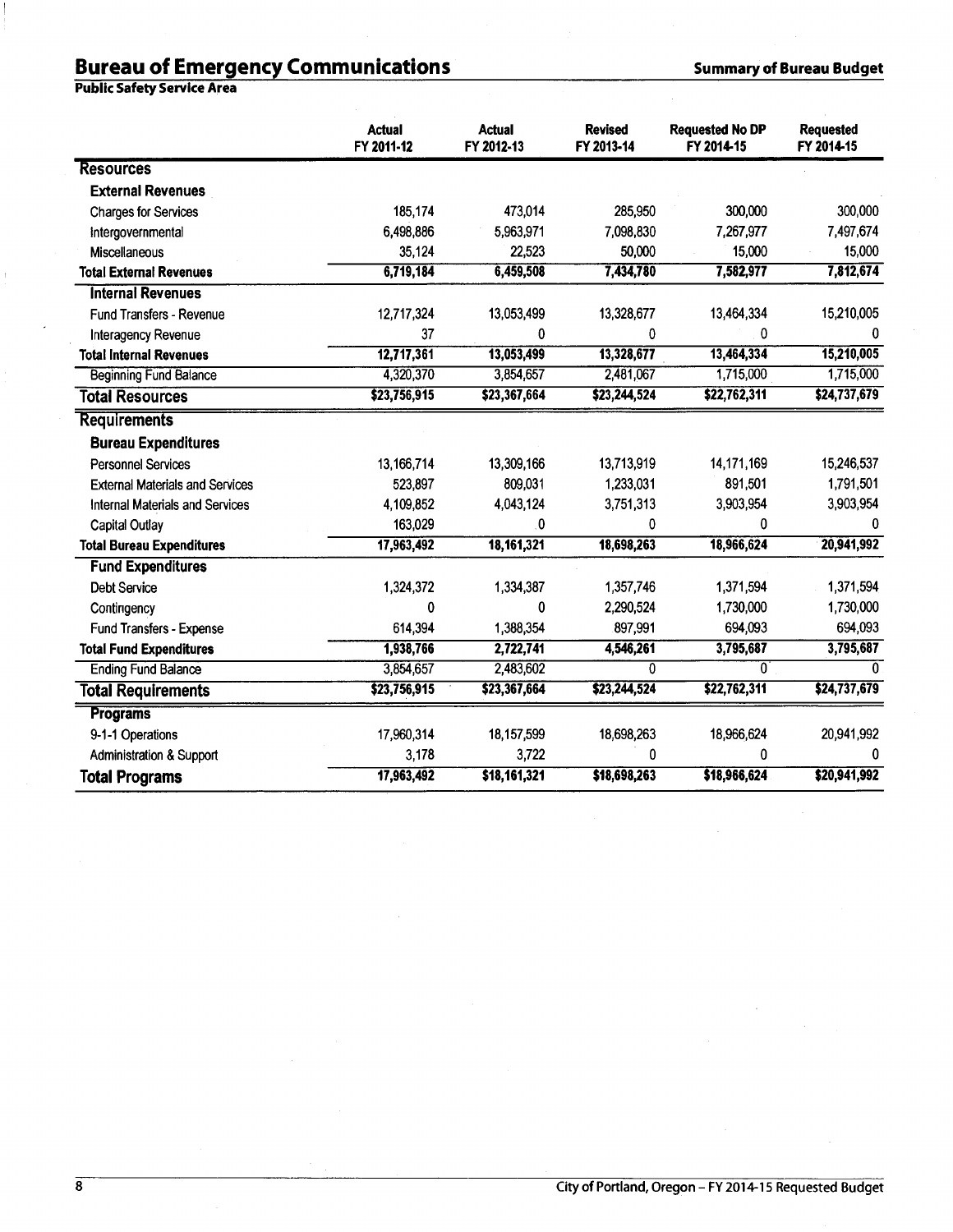|                    |                                             | <b>Salary Range</b> |                |        | <b>Revised</b><br>FY 2013-14 |        | <b>Requested No DP</b><br>FY 2014-15 | <b>Requested</b><br>FY 2014-15 |               |
|--------------------|---------------------------------------------|---------------------|----------------|--------|------------------------------|--------|--------------------------------------|--------------------------------|---------------|
| <b>Class</b>       | <b>Title</b>                                | <b>Minimum</b>      | <b>Maximum</b> | No.    | <b>Amount</b>                | No.    | <b>Amount</b>                        | No.                            | <b>Amount</b> |
| 30000436           | <b>Administrative Supervisor I</b>          | 56,534              | 75,338         | 1.00   | 68,640                       | 1.00   | 70,520                               | 1.00                           | 70,520        |
| 30000441           | <b>Business Operations Manager</b>          | 77,584              | 103,355        | 1.00   | 103,356                      | 1.00   | 103,356                              | 1.00                           | 103,356       |
| 30001533           | <b>Business Systems Analyst, Principal</b>  | 72,134              | 96,928         | 1.00   | 96,924                       | 1.00   | 96,924                               | 1.00                           | 96,924        |
| 30000449           | <b>Business Systems Analyst, Sr</b>         | 65,478              | 87,422         | 0.00   | O                            | 0.00   | O                                    | 1.00                           | 88,212        |
| 30000031           | Emerg Commun Call Taker                     | 41,259              | 53,688         | 10.00  | 496,740                      | 10.00  | 505,276                              | 10.00                          | 505,276       |
| 30000034           | Emerg Commun Dispatcher, Sr                 | 52,858              | 68,765         | 95.00  | 5,817,238                    | 95.00  | 5,934,732                            | 101.00                         | 6,347,292     |
| 30000786           | <b>Emerg Commun Operations Mgr</b>          | 89,710              | 121,576        | 1.00   | 121,572                      | 1.00   | 121,572                              | 1.00                           | 121,572       |
| 30000787           | Emerg Commun Operations Mgr, Assistant      | 72,134              | 96,928         | 2.00   | 193,848                      | 2.00   | 193,848                              | 2.00                           | 193,848       |
| 30000035           | Emerg Commun Police Dispatcher              | 50,882              | 66,156         | 2.00   | 132,312                      | 2.00   | 132,312                              | 2.00                           | 132,312       |
| 30000789           | Emerg Commun Program Manager                | 72,134              | 96,928         | 1.00   | 95,556                       | 1.00   | 96,582                               | 1.00                           | 96,582        |
| 30000785           | <b>Emerg Commun Supervisor</b>              | 65,478              | 87,422         | 11.00  | 919,587                      | 11.00  | 937,751                              | 14.00                          | 1,202,387     |
| 30000835           | <b>Emerg Commun Support Specialist</b>      | 32,552              | 46,758         | 2.00   | 84,942                       | 2.00   | 87,222                               | 2.00                           | 87,222        |
| 30000788           | Emerg Commun Training & Dev Mgr             | 68,806              | 92,040         | 1.00   | 92,040                       | 1.00   | 92,040                               | 1.00                           | 92,040        |
| 30000429           | <b>Emergency Communications Director</b>    | 106,038             | 151,798        | 1.00   | 151,800                      | 1.00   | 151,800                              | 1.00                           | 151,800       |
| 30000487           | <b>Emergency Management Program Manager</b> | 65,478              | 87,422         | 1.00   | 87,420                       | 1.00   | 87,420                               | 1.00                           | 87,420        |
| 30000568           | Financial Analyst, Sr                       | 65,478              | 87,422         | 1.00   | 87,420                       | 1.00   | 87,420                               | 1.00                           | 87,420        |
| 30000451           | <b>Management Analyst</b>                   | 59,342              | 79,123         | 1.00   | 57,456                       | 1.00   | 59,340                               | 1.00                           | 59,340        |
| 30000452           | Management Analyst, Sr                      | 65,478              | 87,422         | 1.00   | 87,420                       | 1.00   | 87,420                               | 1.00                           | 87,420        |
| 30000013           | Office Support Specialist III               | 41,642              | 55,203         | 2.00   | 96,840                       | 2.00   | 96,840                               | 2.00                           | 96,840        |
| 30001558           | <b>Timekeeping Specialist</b>               | 34,986              | 50,274         | 1.00   | 50,280                       | 1.00   | 50,280                               | 1.00                           | 50,280        |
| 30000531           | <b>Training &amp; Development Analyst</b>   | 59,342              | 79,123         | 1.00   | 75,440                       | 1.00   | 78,479                               | 1.00                           | 78,479        |
|                    | TOTAL FULL-TIME POSITIONS                   |                     |                | 137.00 | 8,916,831                    | 137.00 | 9,071,134                            | 147.00                         | 9,836,542     |
|                    | <b>TOTAL PART-TIME POSITIONS</b>            |                     |                | 0.00   |                              | 0.00   |                                      | 0.00                           |               |
| 30000449           | <b>Business Systems Analyst, Sr</b>         | 65,478              | 87,422         | 1.00   | 79,584                       | 1.00   | 83,972                               | 1.00                           | 83,972        |
|                    | TOTAL LIMITED TERM POSITIONS                |                     |                | 1.00   | 79,584                       | 1.00   | 83,972                               | 1.00                           | 83,972        |
| <b>GRAND TOTAL</b> |                                             |                     |                | 138.00 | 8,996,415                    | 138.00 | 9,155,106                            | 148.00                         | 9,920,514     |

9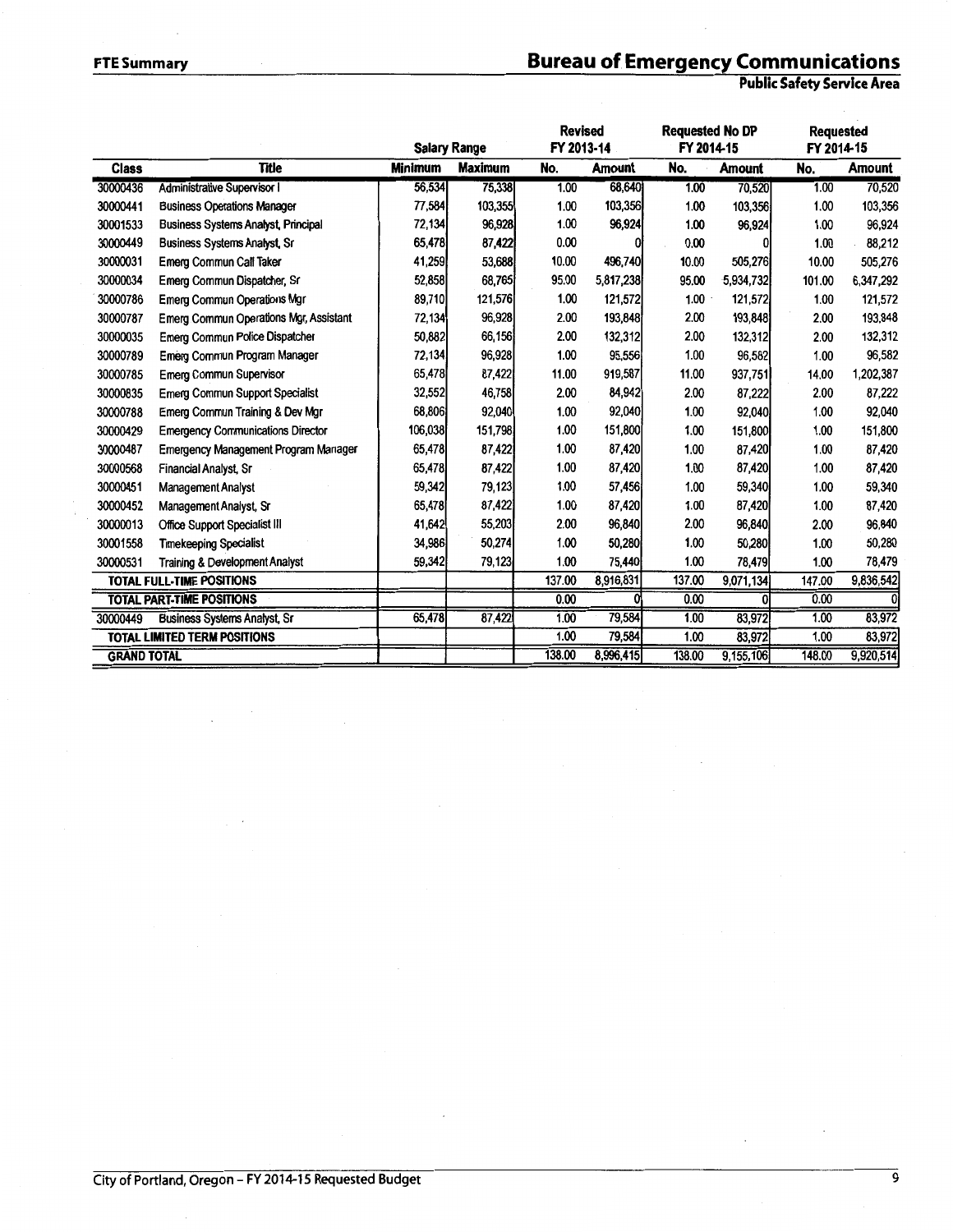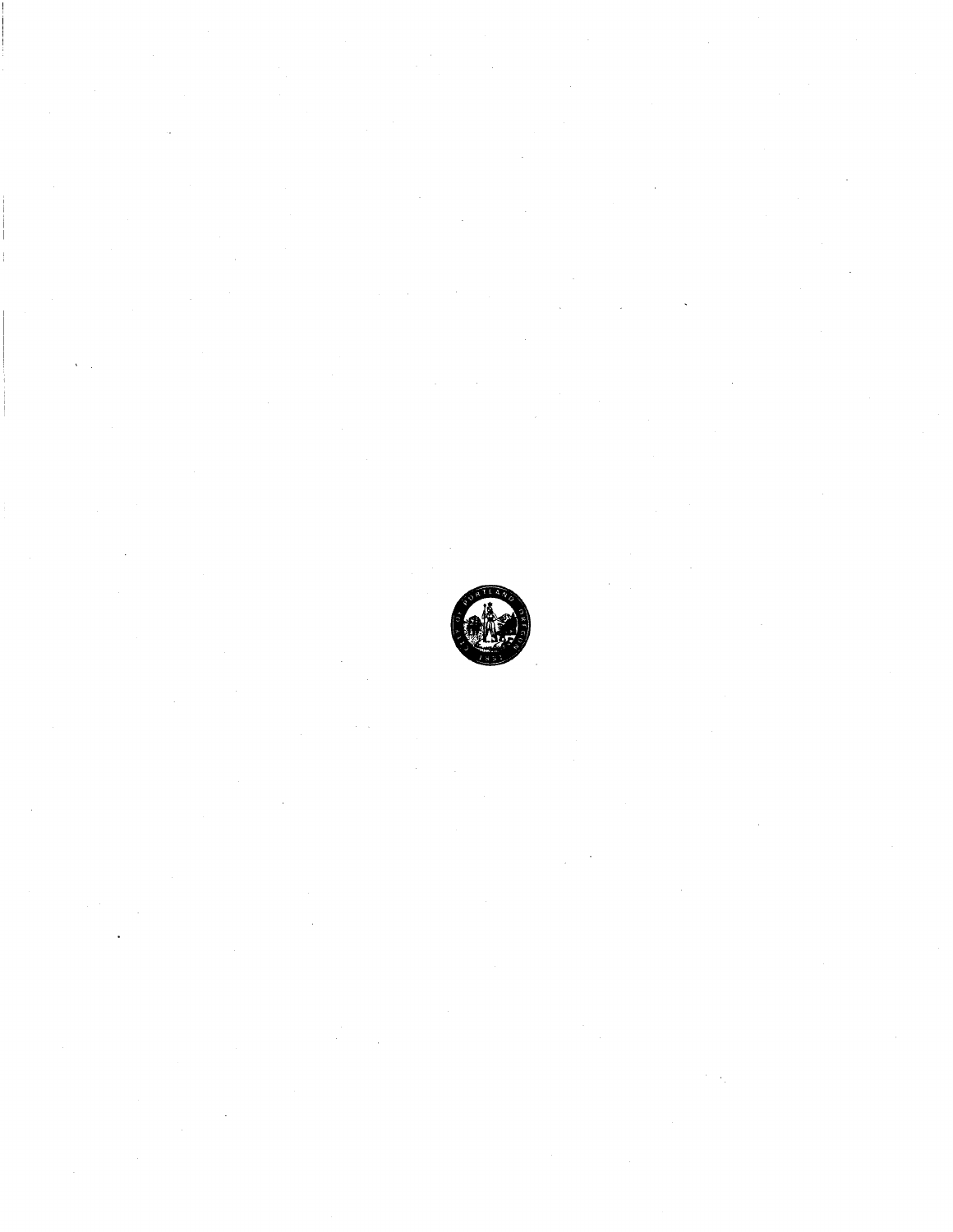# **Summary of Fund Budget**

|                                        | FY 2011-12<br>Year-End<br><b>Actuals</b> | FY 2012-13<br>Year-End<br><b>Actuals</b> | FY 2013-14<br><b>Revised</b><br><b>Budget</b> | FY 2014-15<br>Proposed<br><b>Budget</b> | FY 2014-15<br>Approved<br><b>Budget</b> | FY 2014-15<br>Adopted<br><b>Budget</b> |
|----------------------------------------|------------------------------------------|------------------------------------------|-----------------------------------------------|-----------------------------------------|-----------------------------------------|----------------------------------------|
| <b>Emergency Communication Fund</b>    |                                          |                                          |                                               |                                         |                                         |                                        |
| <b>Expenditures</b>                    |                                          |                                          |                                               |                                         |                                         |                                        |
| <b>Unappropriated Fund Balance</b>     | 3,854,657                                | 2,484,167                                | 0                                             | 0                                       | 0                                       | 0                                      |
| <b>Personnel Services</b>              | 13,166,714                               | 13,308,601                               | 13,713,919                                    | 15,246,537                              | 15,246,537                              | 15,246,537                             |
| <b>External Materials and Services</b> | 523,897                                  | 809,031                                  | 1,233,031                                     | 1,791,501                               | 1,791,501                               | 1,791,501                              |
| <b>Internal Materials and Services</b> | 4,109,852                                | 4,043,124                                | 3,751,313                                     | 3,903,954                               | 3,903,954                               | 3,903,954                              |
| <b>Debt Service</b>                    | 1,324,372                                | 1,334,387                                | 1,357,746                                     | 1,371,594                               | 1,371,594                               | 1,371,594                              |
| Fund Transfers - Expense               | 614,394                                  | 1,388,354                                | 897,991                                       | 694,093                                 | 694,093                                 | 694,093                                |
| Contingency                            | 0                                        | 0                                        | 2,290,524                                     | 1,730,000                               | 1,730,000                               | 1,730,000                              |
| <b>Total Expenditures</b>              | 23,593,886                               | 23,367,664                               | 23,244,524                                    | 24,737,679                              | 24,737,679                              | 24,737,679                             |
| <b>Resources</b>                       |                                          |                                          |                                               |                                         |                                         |                                        |
| <b>Budgeted Beginning Fund Balance</b> | 4,320,370                                | 3,854,657                                | 2,481,067                                     | 1,715,000                               | 1,715,000                               | 1,715,000                              |
| <b>Charges for Services</b>            | 185,174                                  | 473,014                                  | 285,950                                       | 300,000                                 | 300,000                                 | 300,000                                |
| Intergovernmental Revenues             | 6,335,857                                | 5,963,971                                | 7,098,830                                     | 7,497,674                               | 7,497,674                               | 7,497,674                              |
| <b>Interagency Revenue</b>             | 37                                       | 0                                        | 0                                             | 0                                       | 0                                       | 0                                      |
| <b>Fund Transfers - Revenue</b>        | 12,717,324                               | 13,053,499                               | 13,328,677                                    | 15,210,005                              | 15,210,005                              | 15,210,005                             |
| <b>Miscellaneous Sources</b>           | 35,124                                   | 22,523                                   | 50,000                                        | 15,000                                  | 15,000                                  | 15,000                                 |
| <b>Total Resources</b>                 | 23,593,886                               | 23,367,664                               | 23,244,524                                    | 24,737,679                              | 24,737,679                              | 24,737,679                             |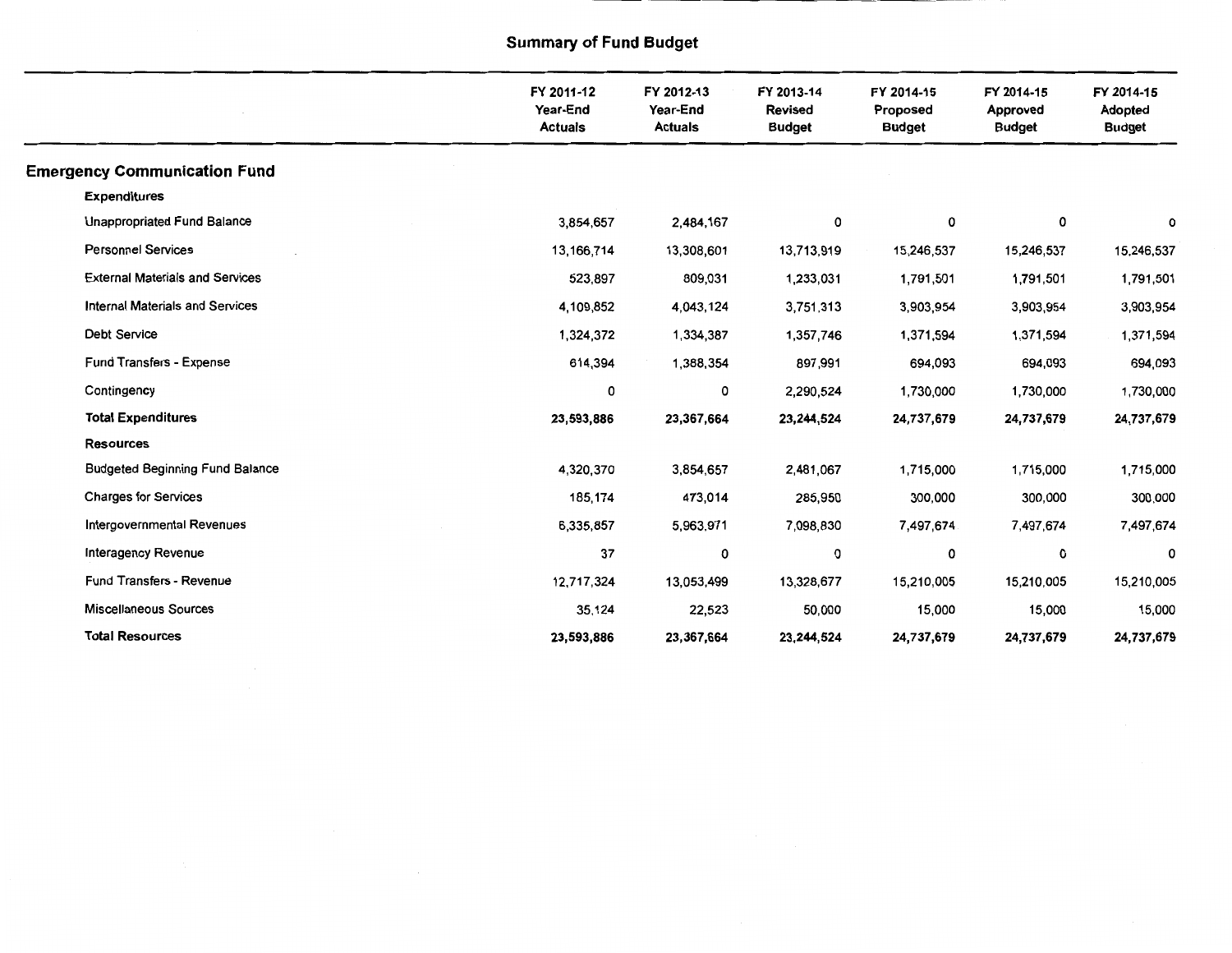| <b>Bureau of Emergency Communications</b><br><b>Bureau:</b> |                                      |                                              |                                          |                                                 | <b>Priority:</b>                                | 01                                              | Type: Key Priorities                            |      |
|-------------------------------------------------------------|--------------------------------------|----------------------------------------------|------------------------------------------|-------------------------------------------------|-------------------------------------------------|-------------------------------------------------|-------------------------------------------------|------|
| Decision Package: EC_03 - BOEC - Add CAD Coordinator        |                                      |                                              |                                          |                                                 |                                                 |                                                 |                                                 |      |
|                                                             | FY 2014-15<br>Requested<br>1 Time DP | FY 2014-15<br>Requested<br><b>Ongoing DP</b> | FY 2014-15<br>Requested<br><b>Budget</b> | FY 2015-16<br><b>Estimated</b><br><b>Budget</b> | FY 2016-17<br><b>Estimated</b><br><b>Budget</b> | FY 2017-18<br><b>Estimated</b><br><b>Budget</b> | FY 2018-19<br><b>Estimated</b><br><b>Budget</b> |      |
| <b>EXPENDITURES</b>                                         |                                      |                                              |                                          |                                                 |                                                 |                                                 |                                                 |      |
| <b>Personnel Services</b>                                   | 0                                    | 121,800                                      | 121,800                                  | 0                                               | 0                                               | 0                                               | 0                                               |      |
| <b>TOTAL EXPENDITURES</b>                                   | 0                                    | 121,800                                      | 121,800                                  | 0                                               | 0                                               | 0                                               | 0                                               | 0    |
| <b>REVENUES</b>                                             |                                      |                                              |                                          |                                                 |                                                 |                                                 |                                                 |      |
| Intergovernmental Revenues                                  | 0                                    | 26,016                                       | 26.016                                   | 0                                               | 0                                               | 0                                               | 0                                               | 0    |
| <b>Fund Transfers - Revenue</b>                             | 0                                    | 95,784                                       | 95,784                                   | 0                                               | 0                                               | ٥                                               | 0                                               | 0    |
| <b>TOTAL REVENUES</b>                                       | $\mathbf{0}$                         | 121,800                                      | 121,800                                  | 0                                               | 0                                               | 0                                               | 0                                               | 0    |
| <b>FTE</b>                                                  |                                      |                                              |                                          |                                                 |                                                 |                                                 |                                                 |      |
| <b>Full-Time Positions</b>                                  | 0.00                                 | 1.00                                         | 1.00                                     | 0.00                                            | 0.00                                            | 0.00                                            | 0.00                                            | 0.00 |
| <b>TOTAL FTE</b>                                            | 0.00                                 | 1.00                                         | 1.00                                     | 0.00                                            | 0.00                                            | 0.00                                            | 0.00                                            | 0.00 |

#### Description:

Add One CAD Coordinator.

#### Expected Results:

There are currently two staff providing CAD (Computer Aided Dispatch) system support under the recently installed Versaterm CAD system. In addition to providing on-going support and system management during normal work hours, they are also responsible for 24/7 on call support. The addition of a third staff member will improve the project completion times of needed enhancements, improve the responsiveness of staff during testing periods and new system installations and provide additional 24/7 coverage. Currently when one staff member is on vacation, the second staff member is required to provide 24/7 coverage; which can be exhausting over a multi-week period.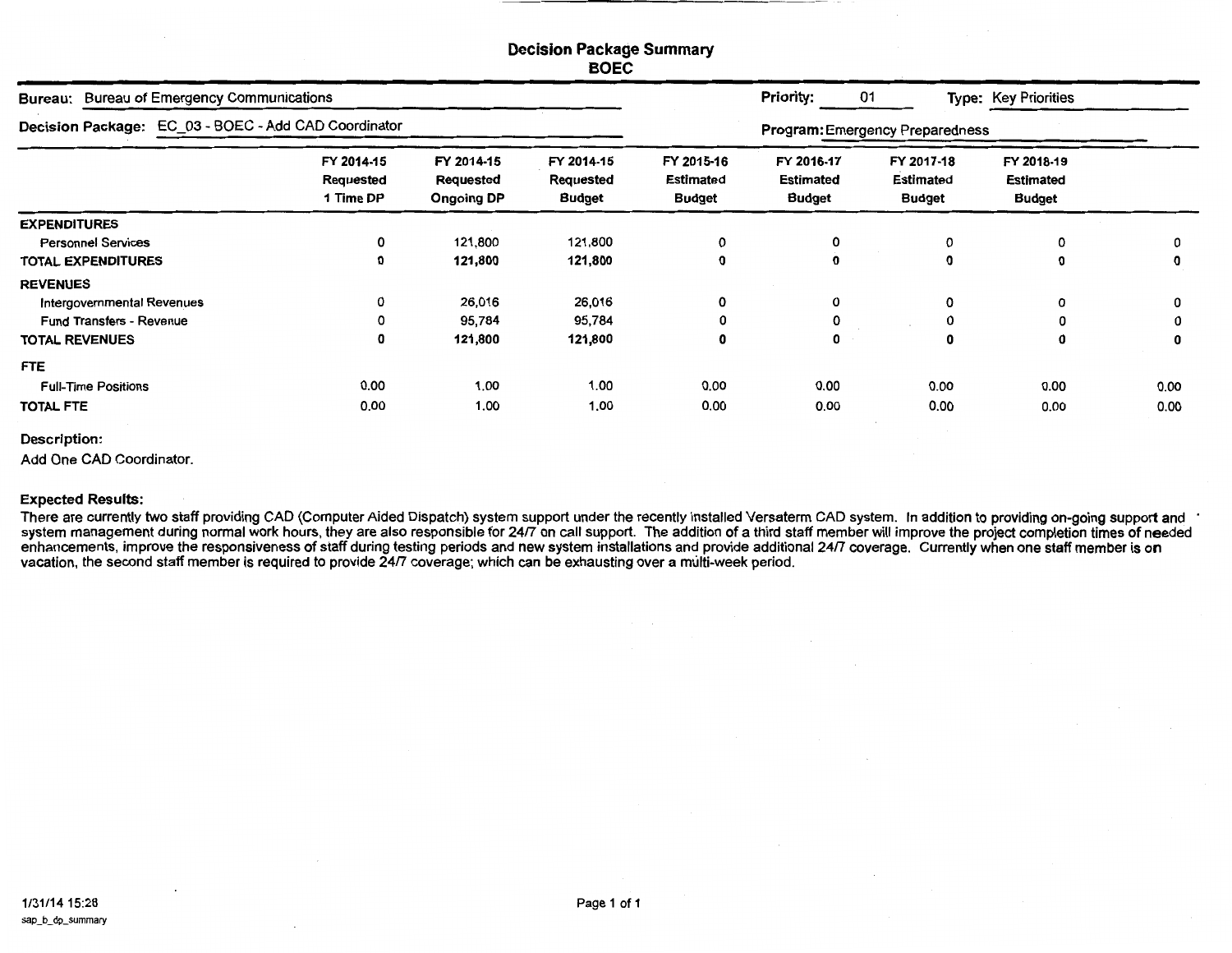| <b>Bureau of Emergency Communications</b><br>Bureau:                    |                                      |                                              |                                          |                                                 | <b>Priority:</b>                                | 02                                              | <b>Type: Key Prionties</b>                      |      |
|-------------------------------------------------------------------------|--------------------------------------|----------------------------------------------|------------------------------------------|-------------------------------------------------|-------------------------------------------------|-------------------------------------------------|-------------------------------------------------|------|
| Decision Package: EC_02 - BOEC - Add EC Supervisor assigned to Training |                                      |                                              |                                          |                                                 |                                                 |                                                 |                                                 |      |
|                                                                         | FY 2014-15<br>Requested<br>1 Time DP | FY 2014-15<br>Requested<br><b>Ongoing DP</b> | FY 2014-15<br>Requested<br><b>Budget</b> | FY 2015-16<br><b>Estimated</b><br><b>Budget</b> | FY 2016-17<br><b>Estimated</b><br><b>Budget</b> | FY 2017-18<br><b>Estimated</b><br><b>Budget</b> | FY 2018-19<br><b>Estimated</b><br><b>Budget</b> |      |
| <b>EXPENDITURES</b>                                                     |                                      |                                              |                                          |                                                 |                                                 |                                                 |                                                 |      |
| <b>Personnel Services</b>                                               | 0                                    | 121,800                                      | 121,800                                  | 0                                               | 0                                               | ٥                                               |                                                 | 0    |
| <b>TOTAL EXPENDITURES</b>                                               | 0                                    | 121,800                                      | 121,800                                  | 0                                               | 0                                               | 0                                               | 0                                               | 0    |
| <b>REVENUES</b>                                                         |                                      |                                              |                                          |                                                 |                                                 |                                                 |                                                 |      |
| Intergovernmental Revenues                                              | 0                                    | 26,016                                       | 26,016                                   | 0                                               | 0                                               | 0                                               | 0                                               | 0    |
| <b>Fund Transfers - Revenue</b>                                         |                                      | 95,784                                       | 95,784                                   | 0                                               | 0                                               | ٥                                               |                                                 |      |
| <b>TOTAL REVENUES</b>                                                   | 0                                    | 121,800                                      | 121,800                                  | 0                                               |                                                 | 0                                               | 0                                               | 0    |
| <b>FTE</b>                                                              |                                      |                                              |                                          |                                                 |                                                 |                                                 |                                                 |      |
| <b>Full-Time Positions</b>                                              | 0.00                                 | 1.00                                         | 1.00                                     | 0.00                                            | 0.00                                            | 0.00                                            | 0.00                                            | 0.00 |
| TOTAL FTE                                                               | 0.00                                 | 1.00                                         | 1.00                                     | 0.00                                            | 0.00                                            | 0.00                                            | 0.00                                            | 0.00 |
| Dooorintion:                                                            |                                      |                                              |                                          |                                                 |                                                 |                                                 |                                                 |      |

Description:

Add one EC supervisor, assigned to training.

6. 4

#### Expected Results:

There are currently 10 operations EC supervisors and 1 EC supervisor assigned to training. An additional supervisor assigned to training is in response to the need to provide additional training to certified staff, as identified in a recent City audit dated July 2013 entitled Emergency Communications: Training, quality control and procedures warrant improvement. The audit report found that operators do not receive sufficient ongoing training and professional development. The addition of this position will allow BOEC to begin to address these needs.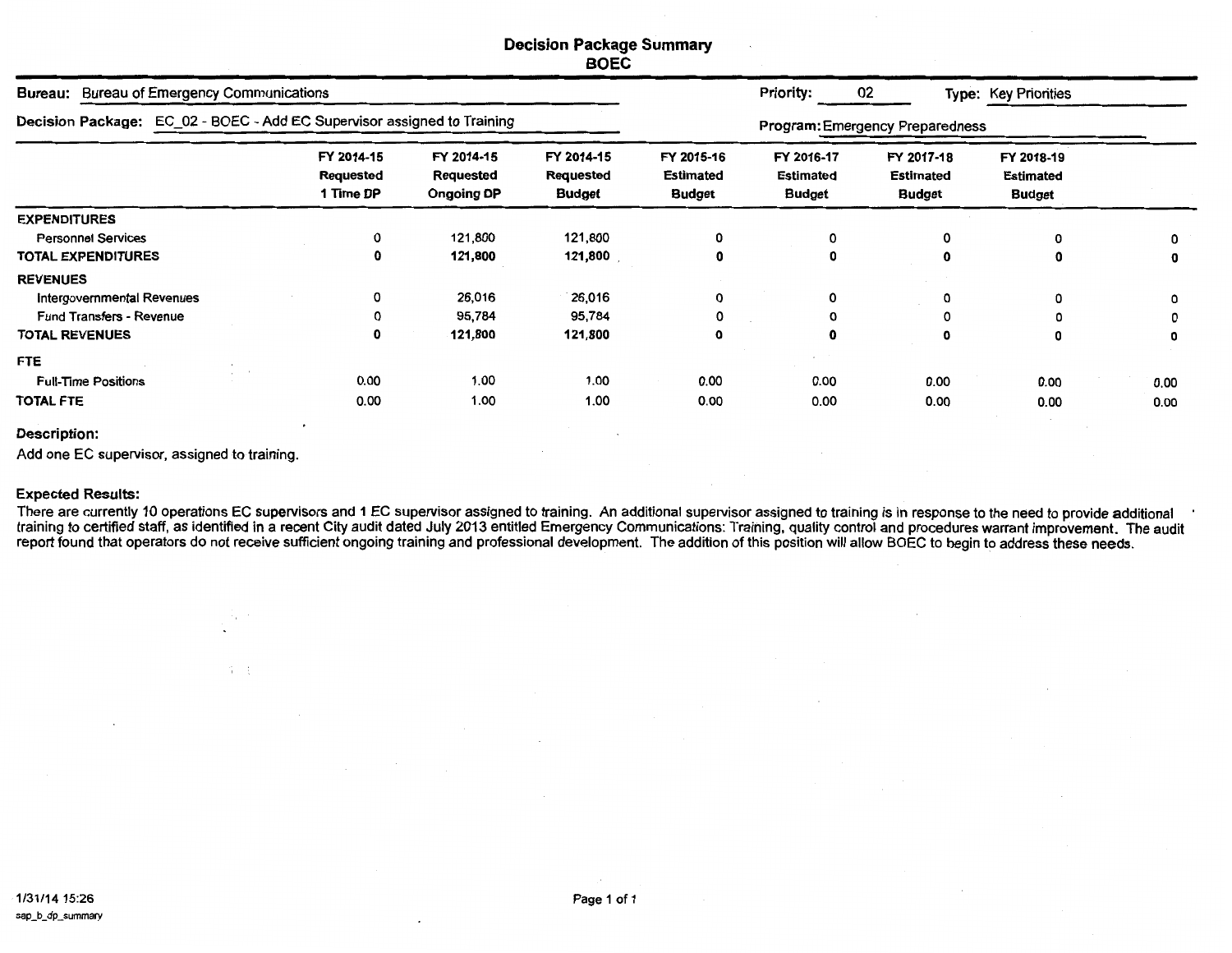|                                                             |                                      |                                                     |                                          |                                          | <b>Priority:</b>                                | 03                                              | Type: Key Priorities                            |      |
|-------------------------------------------------------------|--------------------------------------|-----------------------------------------------------|------------------------------------------|------------------------------------------|-------------------------------------------------|-------------------------------------------------|-------------------------------------------------|------|
| <b>Bureau of Emergency Communications</b><br><b>Bureau:</b> |                                      |                                                     |                                          |                                          |                                                 |                                                 |                                                 |      |
| Decision Package: EC_05 - BOEC - ECS assigned to Operations |                                      |                                                     |                                          |                                          |                                                 |                                                 |                                                 |      |
|                                                             | FY 2014-15<br>Requested<br>1 Time DP | FY 2014-15<br><b>Requested</b><br><b>Ongoing DP</b> | FY 2014-15<br>Requested<br><b>Budget</b> | FY 2015-16<br><b>Estimated</b><br>Budget | FY 2016-17<br><b>Estimated</b><br><b>Budget</b> | FY 2017-18<br><b>Estimated</b><br><b>Budget</b> | FY 2018-19<br><b>Estimated</b><br><b>Budget</b> |      |
| <b>EXPENDITURES</b>                                         |                                      |                                                     |                                          |                                          |                                                 |                                                 |                                                 |      |
| <b>Personnel Services</b>                                   | 0                                    | 243,600                                             | 243,600                                  | 0                                        | 0                                               | 0                                               | 0                                               | 0    |
| <b>TOTAL EXPENDITURES</b>                                   | 0                                    | 243,600                                             | 243,600                                  | 0                                        | 0                                               | 0                                               | 0                                               | 0    |
| <b>REVENUES</b>                                             |                                      |                                                     |                                          |                                          |                                                 |                                                 |                                                 |      |
| <b>Intergovernmental Revenues</b>                           | 0                                    | 52,032                                              | 52,032                                   | 0                                        | 0                                               | 0                                               | 0                                               | 0    |
| Fund Transfers - Revenue                                    |                                      | 191,568                                             | 191,568                                  | 0                                        | 0                                               | 0                                               |                                                 | 0    |
| <b>TOTAL REVENUES</b>                                       | 0                                    | 243,600                                             | 243,600                                  | 0                                        | $\mathbf 0$                                     |                                                 | 0                                               | 0    |
| FTE.                                                        |                                      |                                                     |                                          |                                          |                                                 |                                                 |                                                 |      |
| <b>Full-Time Positions</b>                                  | 0.00                                 | 2.00                                                | 2.00                                     | 0.00                                     | 0.00                                            | 0.00                                            | 0.00                                            | 0.00 |
| <b>TOTAL FTE</b>                                            | 0.00                                 | 2.00                                                | 2.00                                     | 0.00                                     | 0.00                                            | 0.00                                            | 0.00                                            | 0.00 |

#### Description:

Add two EC supervisors, assigned to operations.

#### Expected Results:

There are currently 10 operations EC supervisors and 1 EC supervisor assigned to training. Additional supervisors in operations will reduce the current staff to supervisor assignment from 9 to10 down to 7 to 8. This is expected to allow more time for staff supervision, activity monitoring and related supervisory work. It will also reduce supervisor overtime as OT is currently required to fill shift vacancies when staff call in sick or are on vacation.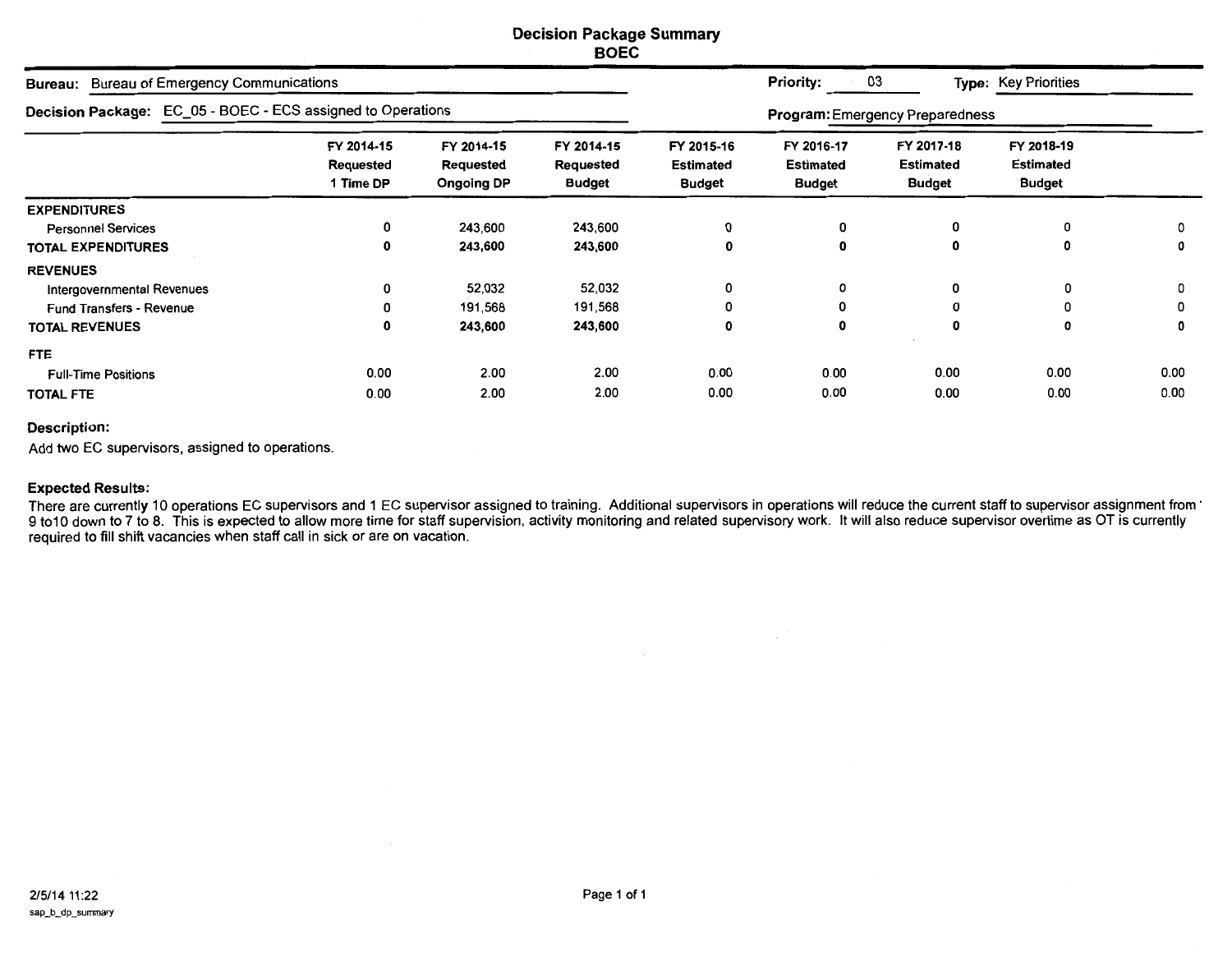| <b>Bureau of Emergency Communications</b><br><b>Bureau:</b> |                                      |                                              |                                          |                                                 | <b>Priority:</b>                                | 04                                              | Type: Key Priorities                            |      |  |
|-------------------------------------------------------------|--------------------------------------|----------------------------------------------|------------------------------------------|-------------------------------------------------|-------------------------------------------------|-------------------------------------------------|-------------------------------------------------|------|--|
| Decision Package: EC_01 - BOEC- Add EC Dispatcher, Sr       |                                      |                                              |                                          | <b>Program: Emergency Preparedness</b>          |                                                 |                                                 |                                                 |      |  |
|                                                             | FY 2014-15<br>Requested<br>1 Time DP | FY 2014-15<br>Requested<br><b>Ongoing DP</b> | FY 2014-15<br>Requested<br><b>Budget</b> | FY 2015-16<br><b>Estimated</b><br><b>Budget</b> | FY 2016-17<br><b>Estimated</b><br><b>Budget</b> | FY 2017-18<br><b>Estimated</b><br><b>Budget</b> | FY 2018-19<br><b>Estimated</b><br><b>Budget</b> |      |  |
| <b>EXPENDITURES</b><br><b>Personnel Services</b>            | 0                                    | 588,168                                      | 588,168                                  | 0                                               | 0                                               | 0                                               | 0                                               | 0    |  |
| <b>TOTAL EXPENDITURES</b>                                   | 0                                    | 588,168                                      | 588,168                                  | 0                                               | 0                                               | 0                                               | 0                                               | 0    |  |
| <b>REVENUES</b>                                             |                                      |                                              |                                          |                                                 |                                                 |                                                 |                                                 |      |  |
| Intergovernmental Revenues                                  | 0                                    | 125,633                                      | 125,633                                  | 0                                               | 0                                               | 0                                               | 0                                               | 0    |  |
| <b>Fund Transfers - Revenue</b>                             |                                      | 462,535                                      | 462,535                                  | 0                                               | Ω                                               | 0                                               |                                                 | 0    |  |
| <b>TOTAL REVENUES</b>                                       | 0                                    | 588,168                                      | 588,168                                  | 0                                               | 0                                               | 0                                               | 0                                               | o    |  |
| FTE.                                                        |                                      |                                              |                                          |                                                 |                                                 |                                                 |                                                 |      |  |
| <b>Full-Time Positions</b>                                  | 0.00                                 | 6.00                                         | 6.00                                     | 0.00                                            | 0.00                                            | 0.00                                            | 0.00                                            | 0.00 |  |
| <b>TOTAL FTE</b>                                            | 0.00                                 | 6.00                                         | 6.00                                     | 0.00                                            | 0.00                                            | 0.00                                            | 0.00                                            | 0.00 |  |

#### Description:

Request for six positions. This is not a one time request as additional positions will be needed in the near future to recruit and certify staff to replace anticipated retirements, increases in call volume and changes in process and technology due to procedure changes related to mental health call handling, anticipated 3-1-1 development, and next generations 9-1-1 process which are expected to include picture and video transmissions.

#### Expected Results:

Restoration of six dispatch positions after the loss of seven positions over the last two years. Needed to begin to fill the window of 4-year pending retirements; also will allow for a reduction | in overtime costs when there is a gain in certified staff.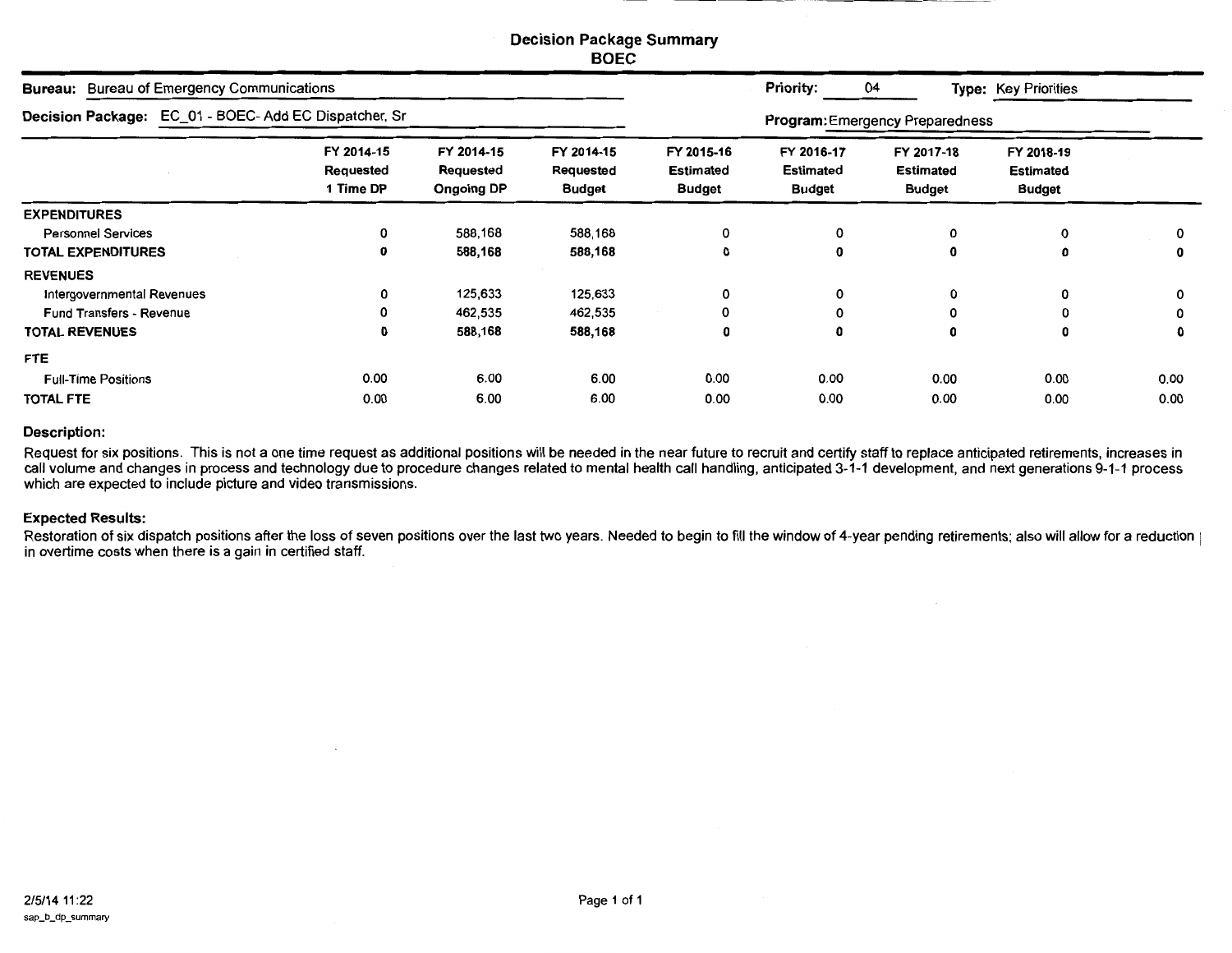| <b>Bureau of Emergency Communications</b><br>Bureau:                      |                                      |                                              |                                                 |                                          | <b>Priority:</b>                                | 05                                              | <b>Type: Key Priorities</b>                     |   |
|---------------------------------------------------------------------------|--------------------------------------|----------------------------------------------|-------------------------------------------------|------------------------------------------|-------------------------------------------------|-------------------------------------------------|-------------------------------------------------|---|
| EC_04 - BOEC- Replace Operations Workstations<br><b>Decision Package:</b> |                                      | <b>Program: Emergency Preparedness</b>       |                                                 |                                          |                                                 |                                                 |                                                 |   |
|                                                                           | FY 2014-15<br>Requested<br>1 Time DP | FY 2014-15<br>Requested<br><b>Ongoing DP</b> | FY 2014-15<br><b>Requested</b><br><b>Budget</b> | FY 2015-16<br>Estimated<br><b>Budget</b> | FY 2016-17<br><b>Estimated</b><br><b>Budget</b> | FY 2017-18<br><b>Estimated</b><br><b>Budget</b> | FY 2018-19<br><b>Estimated</b><br><b>Budget</b> |   |
| <b>EXPENDITURES</b>                                                       |                                      |                                              |                                                 |                                          |                                                 |                                                 |                                                 |   |
| <b>External Materials and Services</b>                                    | 900,000                              | 0                                            | 900,000                                         | 0                                        | 0                                               | 0                                               | 0                                               |   |
| <b>TOTAL EXPENDITURES</b>                                                 | 900,000                              | 0                                            | 900,000                                         | 0                                        | 0                                               | 0                                               | 0                                               |   |
| <b>REVENUES</b>                                                           |                                      |                                              |                                                 |                                          |                                                 |                                                 |                                                 |   |
| <b>Fund Transfers - Revenue</b>                                           | 900,000                              | 0                                            | 900,000                                         | 0                                        | 0                                               |                                                 | 0                                               |   |
| <b>TOTAL REVENUES</b>                                                     | 900,000                              | 0                                            | 900.000                                         | 0                                        | 0                                               | 0                                               | 0                                               | 0 |

#### Description:

Replace 50 workstations on the operations floor and the training/simulation room.

#### Expected Results:

The existing furniture is about ten years old, and the motors/control boxes are beginning to fail. New furniture would be more reliably ergonomic and contained in a way that would be easier to clean.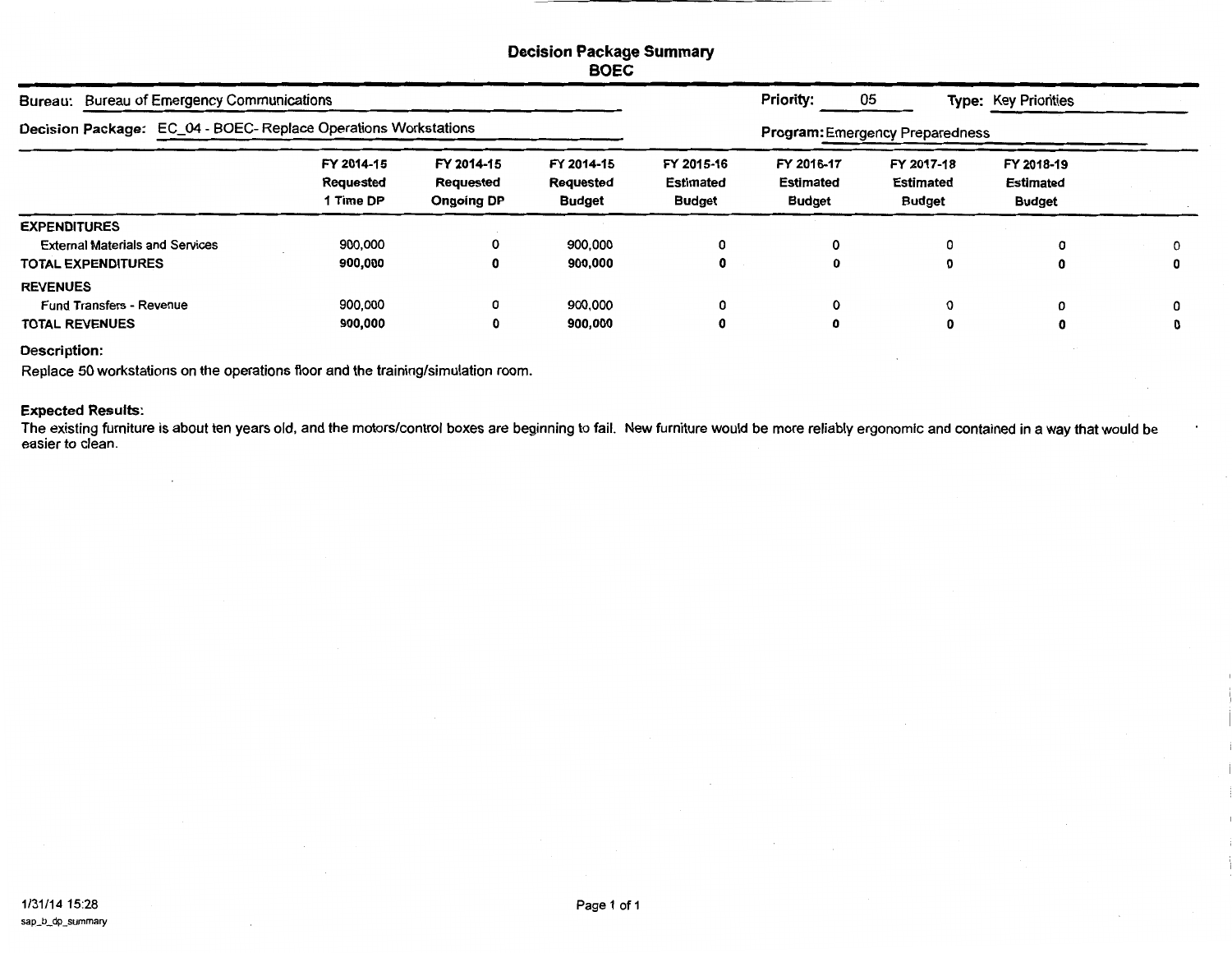# City of Portland Bureau of Emergency Communications

# FY1415 Requested Budget Five Year Financial Plan Narrative

# **Summary:**

Vision of the environment and the future of services: The next five years are expected to contain more significant changes to the way emergency and nonemergency services are provided by BOEC than any changes in the last ten years, perhaps even 20 years.

The best environment is one of slow and steady change in technology, procedures and call volumes; which translates into a slow and steady growth in staffing levels. The 9-1-1 environment, at BOEC, regionally and nationally, is always challenged by staffing levels, training levels and funding.

This preferred or best environment does not describe the next five years. It is expected that BOEC will be required to adapt to large changes in procedures and technology, without much time for preparation or staff development.

In the near future we see changes in technology, labeled as the Next Generation 9-1-1, which will have large and as yet undefined change on how services are provided. Within the NextGen arena are improvements in the telephone system that are expected to include Voice over Internet Protocol (VoiP), text messaging from hand held devices, and video/photo transmissions directly into the 9-1-1 center. Adapting to these changes will result in challenges in staff knowledge, procedures and staff levels.

Portland and BOEC are in the midst of determinations on how to change procedures and how to train staff to more appropriately respond to incidents involving persons that may have mental health issues.

Computerized Emergency Medical Dispatch Triage System usage is on the horizon and will involve an interface to the Computer Aided Dispatch system to help manage medical calls.

As many as 25 certified operations staff may depart from BOEC due to retirement within the next five years. While we are happy to have so many staff spend their working career at BOEC, their departure creates a loss of experience and wisdom and puts pressure on recruitment/training efforts to maintain and hopefully increase certified staff levels.

Continuity of Service: mobile call center location enhancements are needed to create at least two locations that would be set up to provide security, utilities,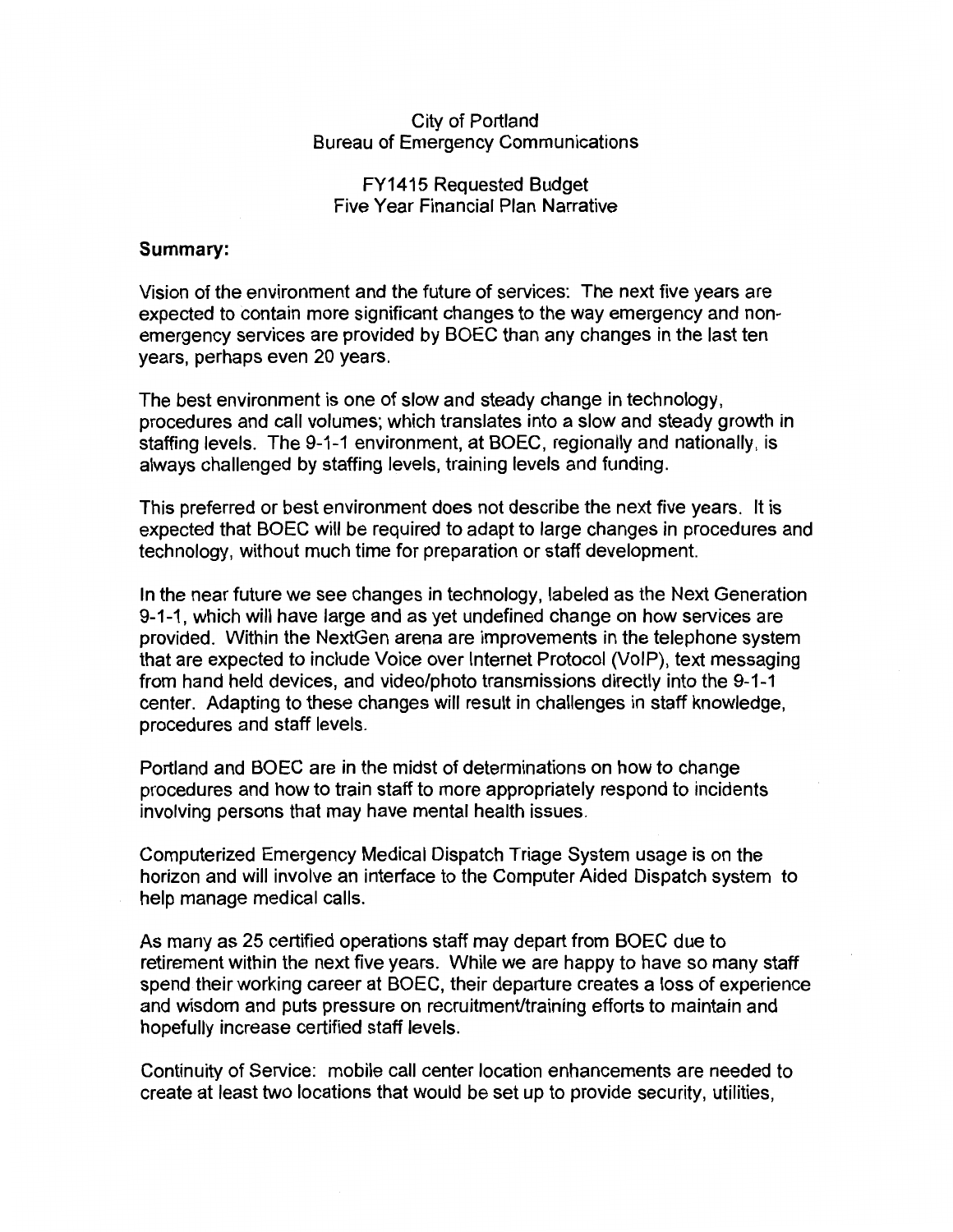phones, network connections and radio services which allow the existing mobile call center to function in case of severe emergency.

3-1-1 System: Depending on the results of the in process consultant study, BOEC may be the home bureau for 3-1-1 activities within the City of Portland and would need the appropriate funding.

### **Detail of Specific Requests:**

BOEC has listed the budget with decision packages as the starting point for the five-year information.

In FY 1415 BOEC is anticipating the creation of ten new permanent positions: one CAD Coordinator (Business Systems Analyst, Sr.), one Emergency Communications Supervisor assigned to training (ECS), two Emergency Communications Supervisors assigned to Operations (ECS) and six Emergency Communications Senior Dispatchers (ECSD).

The ECS positions assigned to operations are needed to rebalance supervisory span of control, currently at 10 to 11 staff per supervisor, down to 9 to 10. This is still far greater than the span of control recommend by FEMA (5-7), but is a good first step. Additionally, with more supervisors there will be less need for overtime to cover for supervisors out on vacation or sick leave.

In addition, BOEC is requesting the replacement of the Operations Workstation Furniture, which is 10 years old.

In FY 1516, no new position requests are made.

In FY 1617, BOEC anticipates the need for one Business Systems Analyst, Sr. and One OSS Ill.

The Business Systems Analyst, Sr. position will complete the technical team providing support, not just to CAD, but also to the telephone system, the radio system, and the various interfaces connecting to the CAD and the new Portland Police Bureau RMS project (RegJIN). Although they will not provide full support to any of these systems (for that we rely on vendors or BTS), they do provided first-level support and troubleshooting capability so that any callouts to vendors or BTS are minimized - financially and length of time. BOEC anticipates this position will help coordinate and report on new technologies within BOEC and to facilitate the implementation of enhancements, improvements and even newer technologies.

The OSSIII will provide support as we move into new horizons with 9-1-1 technology and services.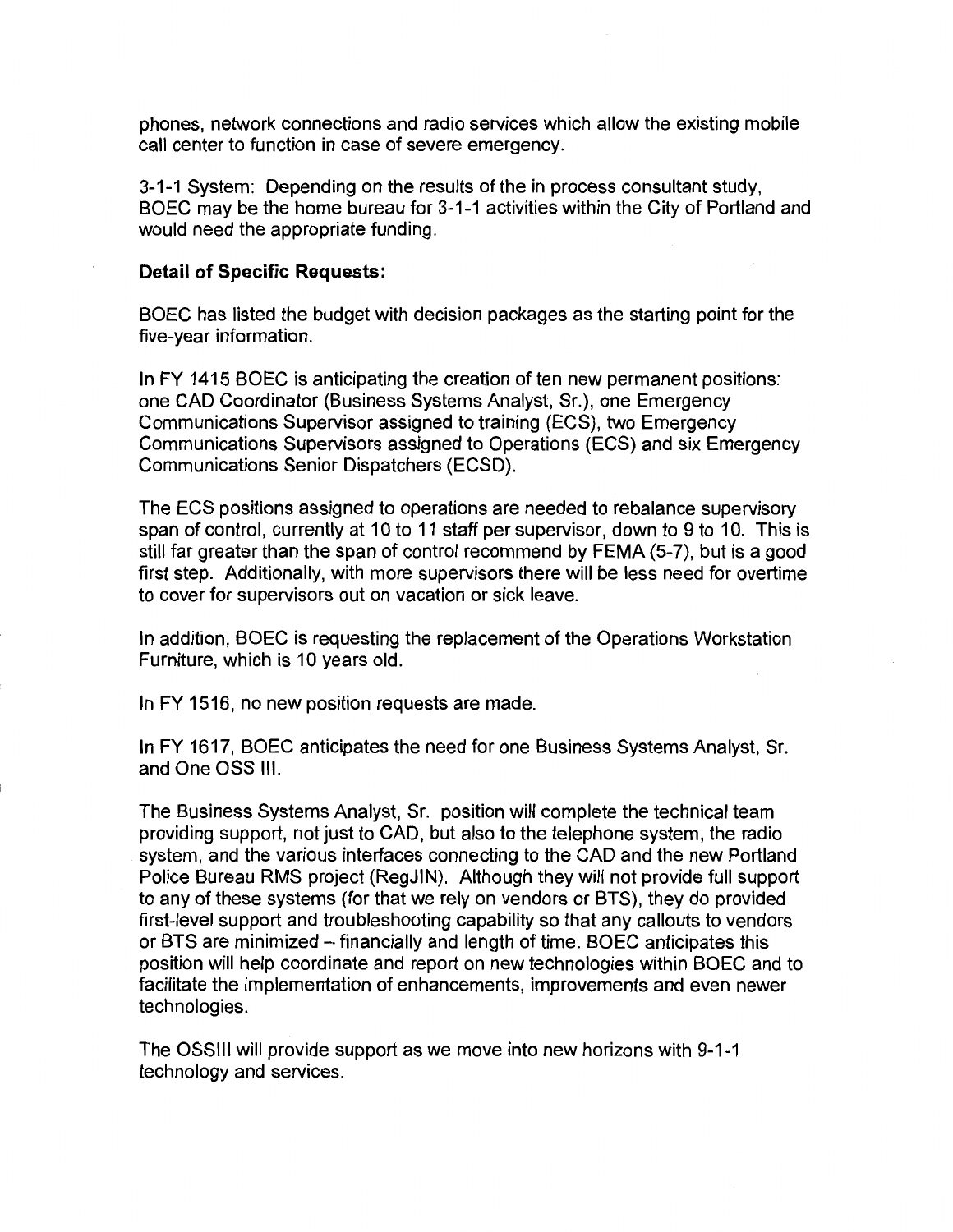In FY 1718, BOEC anticipates the need for six Emergency Communications Dispatcher, Sr. positions to respond to the increasing complexity of call delivery within the new technologies and to respond to anticipated increases in call volume which increase as population grows. The workload requirements will also increase as the new technologies are put into place at BOEC. Within this environment two additional Emergency Communications Supervisors are needed.

FY 1819, no new positions requests are made.

In addition to staffing needs, BOEC anticipates Capital Investment beginning in FY1415 through FY1819 as follows:

Operations Workstation Furniture: BOEC is requesting the replacement of the 50 workstations on the operations floor and the training/simulation room, which are 10 years old.

Replace CAD (Computer Aided Dispatch) Servers: There are 12 servers which include production, training and disaster recovery servers at offsite locations. The current servers are physical servers. Replacement is expected to be a combination of physical and virtual servers. The cost includes hardware, software, licensing, support, setup and installation. The current servers have been in service about 4 years it has been recommended that they be replaced every 5 years.

NextGen 9-1-1: State of Oregon funded support for improvements to the 9-1-1 system (NextGen 9-1-1). These improvements in the telephone system are expected to include the capability for technology upgrades that will allow Voice over Internet Protocol (VoiP), text messaging from handheld devices, and video/photo transmissions directly into the 9-1-1 center.

Mobile Call Center Upgrades: BOEC would like to pursue the construction of at least 2 alternate sites to locate the Back-up Trailer. This would require the construction of some sort of concrete pad strong enough to support the weight of the fully loaded vehicle over time, the transport media (fiber, telephone, microwave, radio) to the trailer, and electrical connections. Additionally, to prolong the life of the trailer, a covered structure is desirable. Security for the unit is also necessary  $-$  alarms, fences, etc.

Computerized Emergency Medical Dispatch Triage System: This might be necessary sooner depending on Council's direction following their acceptance of recommendations from the Tri-Tech PF&R RRV report. This is an interface to the CAD computer that manages intake of emergency medical calls to ensure appropriate response is dispatched in a timely manner.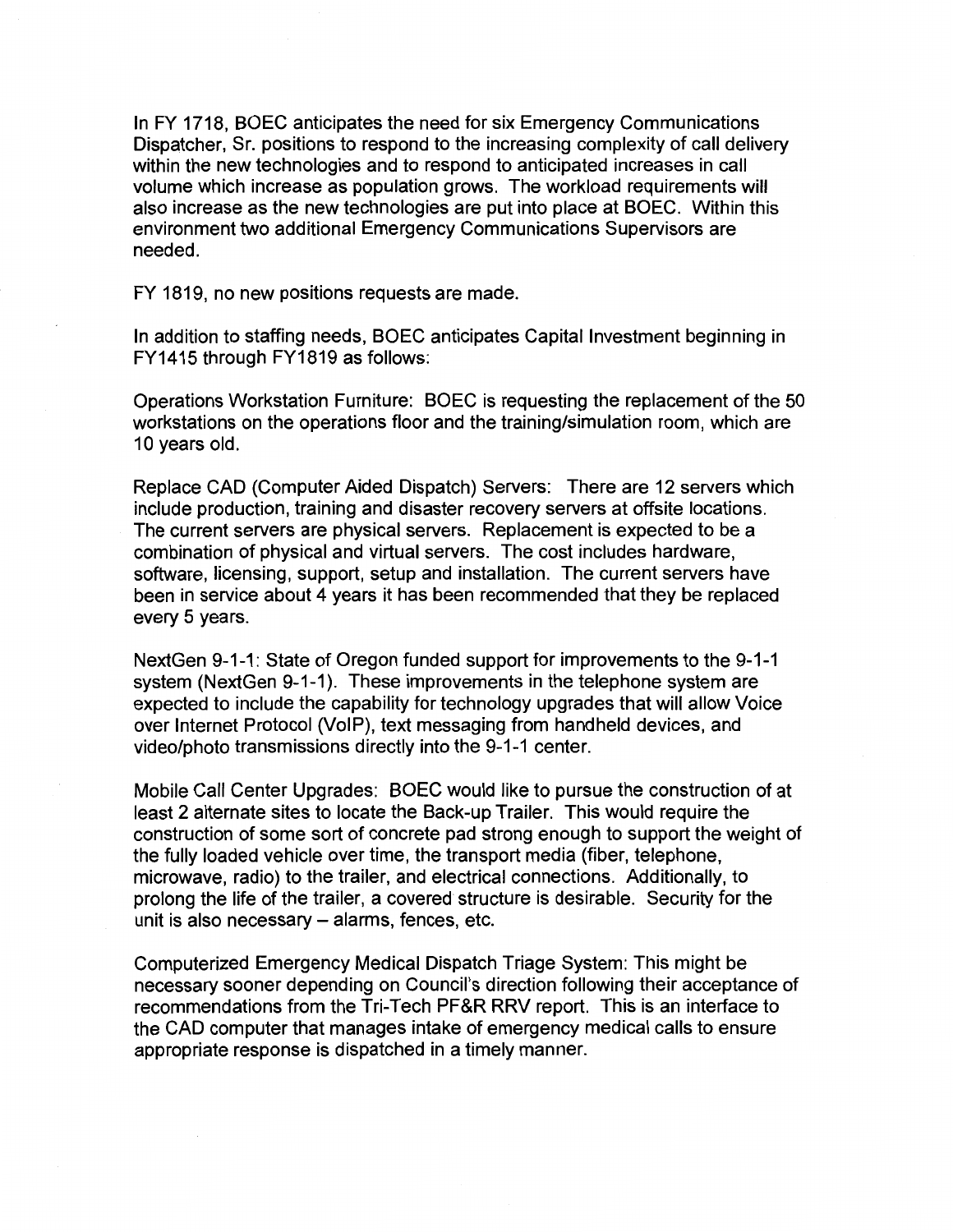# City of Portland Bureau of Emergency Communications Five Year Financial Plan- FY14/15 Requested Budget

| <b>Model Factors:</b><br>General Fund Target Increase Factor<br>Personal Services Merit Factor<br>Personal Services COLA Factor<br>Materials, Supplies and all other Non-Salary Increase Factor<br>Interagency Agreement Increase Factor | Population<br>Percentage<br><b>Estimates</b><br>as of July 1, 2012 | 2.50%<br>4.10%<br>2.70%<br>3.52%<br>2.98%<br>FY 14/15<br>Fund<br>Total | 3.60%<br>4.10%<br>2.70%<br>3.52%<br>2.98%<br>FY 15/16<br>Operating<br><b>Budget</b> | 4.20%<br>4.10%<br>2.70%<br>3.52%<br>2.98%<br>FY 16/17<br>Operating<br>Budget | 4.21%<br>4.10%<br>2.70%<br>3.52%<br>2.98%<br>FY 17/18<br>Operating<br>Budget | 4.15%<br>4.10%<br>2.70%<br>3.52%<br>2.98%<br>FY 18/19<br>Operating<br><b>Budget</b> |
|------------------------------------------------------------------------------------------------------------------------------------------------------------------------------------------------------------------------------------------|--------------------------------------------------------------------|------------------------------------------------------------------------|-------------------------------------------------------------------------------------|------------------------------------------------------------------------------|------------------------------------------------------------------------------|-------------------------------------------------------------------------------------|
| Resources:                                                                                                                                                                                                                               |                                                                    |                                                                        |                                                                                     |                                                                              |                                                                              |                                                                                     |
| <b>Beginning Contingency Balance</b>                                                                                                                                                                                                     |                                                                    | 1,715,000                                                              | 1,730,000                                                                           | 1,745,000                                                                    | 1,760,000                                                                    | 1,775,000                                                                           |
| Interest Income                                                                                                                                                                                                                          |                                                                    | 15,000                                                                 | 15,000<br>============                                                              | 15,000<br>============                                                       | 15,000<br><b>*************</b>                                               | 15,000<br>225222232333                                                              |
|                                                                                                                                                                                                                                          |                                                                    |                                                                        |                                                                                     |                                                                              |                                                                              |                                                                                     |
| General Fund Support - Target Level                                                                                                                                                                                                      |                                                                    | 12,288,534                                                             | 12.730.921                                                                          | 13,265,620                                                                   | 13,824,103                                                                   | 14,397,803                                                                          |
| General Fund Support - COLA Set Aside                                                                                                                                                                                                    |                                                                    | 424,656                                                                | 436,122                                                                             | 447,897                                                                      | 459,990                                                                      | 472,410                                                                             |
| General Fund Support - Add Staff Each Year, FY 1415 and Accumulative                                                                                                                                                                     | <b>Shared Cost</b>                                                 | 845,670                                                                | 927,534                                                                             | 1,127,204                                                                    | 1,910,258                                                                    | 1,961,835                                                                           |
| State Cost Sharing - Portland 9-11 Revenue                                                                                                                                                                                               |                                                                    | 3,000,000                                                              | 3,108,000                                                                           | 3,238,536                                                                    | 3,374,878                                                                    | 3,514,935                                                                           |
| Portland                                                                                                                                                                                                                                 | 78.64%                                                             | 16,558,860                                                             | 17,202,577                                                                          | 18,079,257                                                                   | 19,569,229                                                                   | 20,346,983                                                                          |
| Multnomah County Cost Share                                                                                                                                                                                                              | 3.30%<br>14.12%                                                    | 694,866<br>2,973,182                                                   | 721,878<br>3,088,764                                                                | 758,667<br>3,246,174                                                         | 821,191<br>3,513,702                                                         | 853,828<br>3,653,349                                                                |
| LCS - Gresham<br><b>LCS - Troutdale</b>                                                                                                                                                                                                  | 2.13%                                                              | 448,504                                                                | 465,940                                                                             | 489,685                                                                      | 530,041                                                                      | 551,107                                                                             |
| LCS- City of Fairview                                                                                                                                                                                                                    | 1.19%                                                              | 250,573                                                                | 260,314                                                                             | 273,580                                                                      | 296,126                                                                      | 307,896                                                                             |
| LCS- City of Maywood Park                                                                                                                                                                                                                | 0.10%                                                              | 21,056                                                                 | 21,875                                                                              | 22,990                                                                       | 24,885                                                                       | 25,874                                                                              |
| LCS - City of Wood Village                                                                                                                                                                                                               | 0.52%                                                              | 109,494                                                                | 113,751                                                                             | 119,547                                                                      | 129,400                                                                      | 134,543                                                                             |
|                                                                                                                                                                                                                                          |                                                                    | 21,056,535                                                             | 21,875,099                                                                          | 22,989,900                                                                   | 24,884,574                                                                   | 25.873,580                                                                          |
| Miscellaneous                                                                                                                                                                                                                            |                                                                    | 300,000                                                                | 300,000                                                                             | 300,000                                                                      | 300,000                                                                      | 300,000                                                                             |
| <b>Subtotal User Jurisdiction Revenues</b>                                                                                                                                                                                               |                                                                    | 21,356,535                                                             | 22,175,099                                                                          | 23,289,900                                                                   | 25, 184, 574                                                                 | 26,173,580                                                                          |
| <b>CAD Debt Service Payment</b>                                                                                                                                                                                                          |                                                                    | 1,175,800                                                              | 1,179,000                                                                           | 1,180,400                                                                    | 0                                                                            | 0                                                                                   |
| CAD Debt Service Paid in Full in FY 16/17<br>Support from State of Oregon, Capital                                                                                                                                                       |                                                                    | 0                                                                      | 500,000                                                                             | 1,000,000                                                                    | 1,000,000                                                                    | 1,000,000                                                                           |
|                                                                                                                                                                                                                                          |                                                                    |                                                                        |                                                                                     |                                                                              |                                                                              |                                                                                     |
| General Fund Support - Operations Floor Workstation Replacement                                                                                                                                                                          | Portland only                                                      | 900,000                                                                | $\Omega$                                                                            | 0                                                                            | 0                                                                            | 0                                                                                   |
| General Fund Support - Replace CAD Servers                                                                                                                                                                                               | Portland only                                                      | 0                                                                      | 500,000                                                                             | 0                                                                            | $\Omega$                                                                     |                                                                                     |
| General Fund Support - Mobile Call Center Upgrades                                                                                                                                                                                       | Portland only                                                      | 0                                                                      | 100,000                                                                             | 200,000                                                                      | 200,000                                                                      | 200,000                                                                             |
| General Fund Support - Computer Emergency Medical Dispatch                                                                                                                                                                               | Portland only                                                      | 0                                                                      | 500,000                                                                             | 100,000                                                                      | 100,000                                                                      | 100,000                                                                             |
| <b>Total Operating Resources</b>                                                                                                                                                                                                         | 100.00%                                                            | 23,432,335                                                             | 24,954,099                                                                          | 25,770,300                                                                   | 26,484,574                                                                   | 27,473,580                                                                          |
| <b>Total Fund Resources</b>                                                                                                                                                                                                              |                                                                    | 25, 162, 335                                                           | 26,699,099                                                                          | 27,530,300                                                                   | 28.259.574                                                                   | 29,263,580                                                                          |

Fund 202000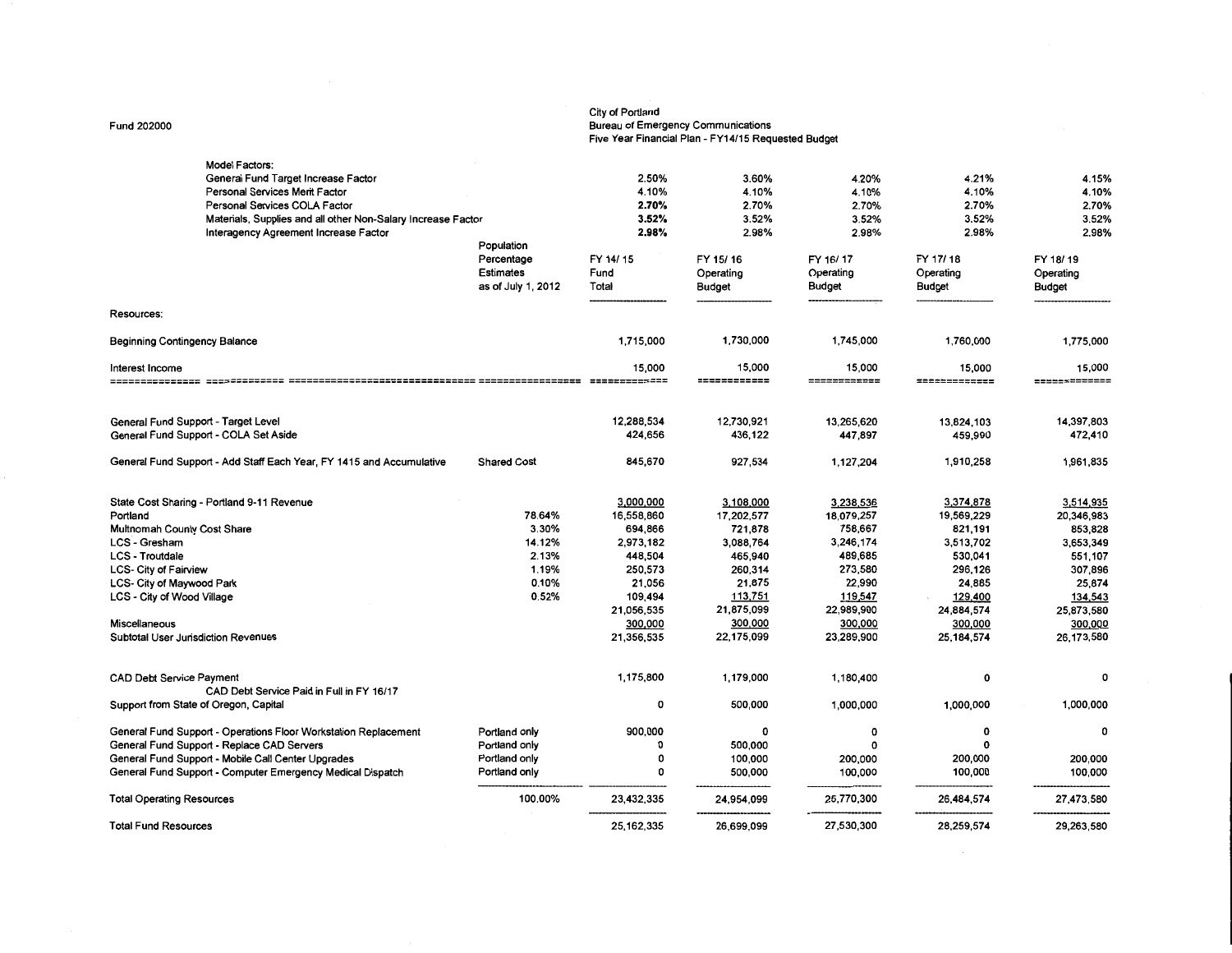| City of Portland                                    |
|-----------------------------------------------------|
| <b>Bureau of Emergency Communications</b>           |
| Five Year Financial Plan - FY14/15 Requested Budget |

|                                                                                                                    |          |                                                   |                 | FY 14/15<br>Fund<br><b>Total</b> | FY 15/16<br>Operating<br>Budget    | FY 16/17<br>Operating<br>Budget    | FY 17/18<br>Operating<br>Budget    | FY 18/19<br>Operating<br>Budget |
|--------------------------------------------------------------------------------------------------------------------|----------|---------------------------------------------------|-----------------|----------------------------------|------------------------------------|------------------------------------|------------------------------------|---------------------------------|
| Requirements:                                                                                                      |          |                                                   |                 |                                  |                                    |                                    |                                    |                                 |
|                                                                                                                    |          | Base                                              | <b>Requests</b> | <b>FTE 138</b><br><b>FTE 10</b>  | <b>FTE 148</b><br>FTE <sub>0</sub> | <b>FTE 148</b><br>FTE <sub>2</sub> | <b>FTE 150</b><br>FTE <sub>8</sub> | <b>FTE 158</b><br>FTE 0         |
| Full time Employees                                                                                                |          |                                                   |                 | 9,607,950                        | 9,867,365                          | 10,235,122                         | 10,616,585                         | 11,012,265                      |
| General Fund COLA Set Aside                                                                                        |          |                                                   |                 | 424,656                          | 436,122                            | 447,897                            | 459,990                            | 472,410                         |
| <b>Future Merit Adjustments</b>                                                                                    |          | assumption 1% average                             |                 | 0                                | 98,674                             | 102,351                            | 106,166                            | 110,123                         |
| Decision Package                                                                                                   | FY 14/15 | One Sr. Business Systems Analyst, CAD Coordinator |                 | 121,800                          | 125,089                            | 128,466                            | 131,935                            | 135,497                         |
| Decision Package                                                                                                   | FY 14/15 | One ECS (EC Supervisor) assigned to Training      |                 | 121,800                          | 125,089                            | 128,466                            | 131,935                            | 135,497                         |
| Decision Package                                                                                                   | FY 14/15 | Two ECS (EC Supervisors) assigned to Operations   |                 | 243,600                          | 250,177                            | 256,932                            | 263.869                            | 270,993                         |
| Decision Package                                                                                                   | FY 14/15 | Six EC Sr. Dispatchers                            |                 | 588,168                          | 604,049                            | 620,358                            | 637,108                            | 654,310                         |
|                                                                                                                    | FY1516   | No position requests                              |                 |                                  |                                    |                                    |                                    |                                 |
| <b>Future Staff</b>                                                                                                | FY 16/17 | One Sr. Business Systems Analyst                  |                 | 0                                | 0                                  | 139,562                            | 143,330                            | 147,200                         |
| <b>Future Staff</b>                                                                                                | FY 16/17 | One OSS III                                       |                 | 0                                |                                    | 82,805                             | 85,041                             | 87,337                          |
|                                                                                                                    |          |                                                   |                 |                                  |                                    |                                    |                                    |                                 |
| <b>Future Staff</b>                                                                                                | FY 17/18 | Six EC Sr. Dispatchers                            |                 | 0                                | 0                                  | 0                                  | 670,384                            | 688.484                         |
| <b>Future Staff</b>                                                                                                | FY 17/18 | Two ECS (EC Supervisors)                          |                 | 0                                | 0                                  | 0                                  | 286,660                            | 294,400                         |
| <b>Future Staff</b>                                                                                                | FY 18/19 | No position requests                              |                 | 0                                | $\circ$                            | 0                                  | 0                                  | 0                               |
| Overtime                                                                                                           |          |                                                   |                 | 465,000                          | 465,000                            | 465,000                            | 465,000                            | 465,000.                        |
|                                                                                                                    |          |                                                   |                 |                                  |                                    |                                    | $\Omega$                           | 0                               |
| Benefits on Salaries, Full Time, COLA and Merit (First three lines only)                                           |          |                                                   |                 | 3,981,969                        | 4,201,416                          | 4,477,881                          | 4,777,282                          | 5,081,029                       |
| <b>Benefits on Overtime</b><br>Benefits on Future Staff included above in decision packages and future staff lines |          |                                                   |                 | 116,250                          | 116,250                            | 116,250                            | 116,250                            | 116,250                         |
|                                                                                                                    |          |                                                   |                 |                                  |                                    |                                    |                                    |                                 |
| <b>Repair and Maintenance</b>                                                                                      |          |                                                   |                 | 20,000                           | 20,704                             | 21,433                             | 22,187                             | 22,968                          |
| Miscellaneous Services                                                                                             |          |                                                   |                 | 100,000                          | 103,520                            | 107,164                            | 110,936                            | 114,841                         |
| Non Professional Services                                                                                          |          |                                                   |                 | 40,000                           | 41,408                             | 42,866                             | 44,375                             | 45,937                          |
| <b>Office Supplies</b>                                                                                             |          |                                                   | 64,545          | 66,817                           | 69,169                             | 71,604                             | 74,124                             |                                 |
| <b>Computer Supplies - Software</b>                                                                                |          |                                                   | 80,000          | 82,816                           | 85,731                             | 88,749                             | 91,873                             |                                 |
| Computer Supplies - Software                                                                                       |          | <b>Versaterm Contract</b>                         |                 | 555,664                          | 578,446                            | 602,163                            | 626,851                            | 652,552                         |
| <b>Minor Equipment</b>                                                                                             |          |                                                   |                 | 20.292                           | 21,006                             | 21,745                             | 22,510                             | 23,302                          |
| <b>Local Travel</b><br>Out of Town Travel                                                                          |          |                                                   |                 | 1,000                            | 1,035                              | 1,071                              | 1,109                              | 1,148                           |
| <b>Fleet Services</b>                                                                                              |          |                                                   |                 | 10,000                           | 10,352                             | 10,716                             | 11,093                             | 11,483                          |
| Printing/Distribution                                                                                              |          |                                                   |                 | 3,265<br>19,591                  | 3,362<br>20,175                    | 3,462<br>20,776                    | 3,565<br>21,395                    | 3,671<br>22,033                 |
|                                                                                                                    |          |                                                   |                 |                                  |                                    |                                    |                                    |                                 |

Fund 202000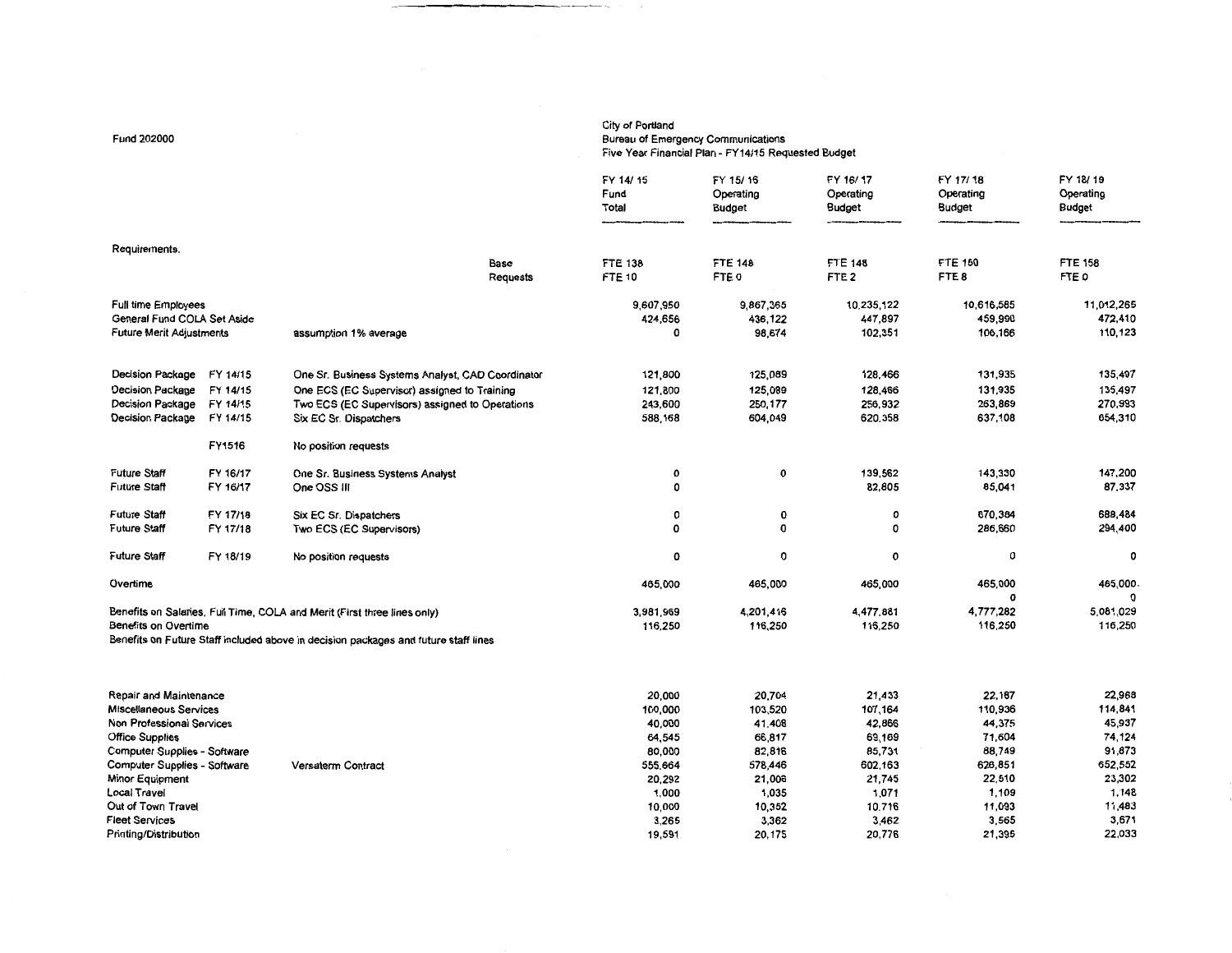| <b>Facilities Services</b>                                                          | 568,178           | 585,110           | 602,546           | 620,502           | 638,993           |
|-------------------------------------------------------------------------------------|-------------------|-------------------|-------------------|-------------------|-------------------|
| <b>EBS Services</b><br><b>EBS Debt Service Cash Transfer</b>                        | 171,669<br>37,247 | 171,669<br>37,247 | 171,669<br>37,247 | 171,669<br>37.247 | 171,669<br>38,357 |
| <b>Technical Services</b>                                                           | 2,953,133         | 3,041,136         | 3,131,762         | 3,225,089         | 3,321,197         |
| Insurance<br>556100 Insurance<br>556600 Workers' Compensation<br>Property Insurance | 188,118           | 194,740<br>0<br>0 | 201,595<br>0<br>0 | 208,691<br>0<br>0 | 216,037<br>0<br>0 |
| Capital Equipment:                                                                  |                   |                   |                   |                   |                   |
| Operations Floor Workstation Replacement<br>FY 1415<br>Decision Package             | 900,000           | 0                 | 0                 | 0                 | 0                 |
| Improvements to 9-1-1 System (Next Gen 9-1-1)<br><b>State Funded</b>                | 0                 | 500,000           | 1,000,000         | 1,000,000         | 1,000,000         |
| Replace CAD Servers (Computer Aided Dispatch)                                       | 0                 | 500,000           | 0                 | 0                 | 0                 |
| Mobile Call Center Upgrades                                                         | 0                 | 100,000           | 200,000           | 200,000           | 200,000           |
| Computer Emergency Medical Dispatch                                                 | 0                 | 500,000           | 100,000           | 100,000           | 100,000           |
| General Fund Overhead                                                               | 656,846           | 680,492           | 709,073           | 738,925           | 769,590           |
| PERS Bonded Debt Retirement<br><b>PERS Debt Interst</b>                             | 127,710<br>68,084 | 157,749<br>68,084 | 180,539<br>68,084 | 198,458<br>68,084 | 214,926<br>68,084 |
| <b>BOEC Operating Budget</b>                                                        | 22,256,535        | 23,775,099        | 24,589,901        | 26,484,574        | 27,473,580        |
| Versaterm CAD Bonded debt retirement and interest                                   | 1,175,800         | 1,179,000         | 1,180,400         | 0                 | 0                 |
| Contingency (primarily for cash flow)                                               | 1,730,000         | 1,745,000         | 1,760,000         | 1,775,000         | 1,790,000         |
| <b>Total Fund Requirements</b>                                                      | 25, 162, 335      | 26,699.099        | 27,530,301        | 28 259 574        | 29,263,580        |